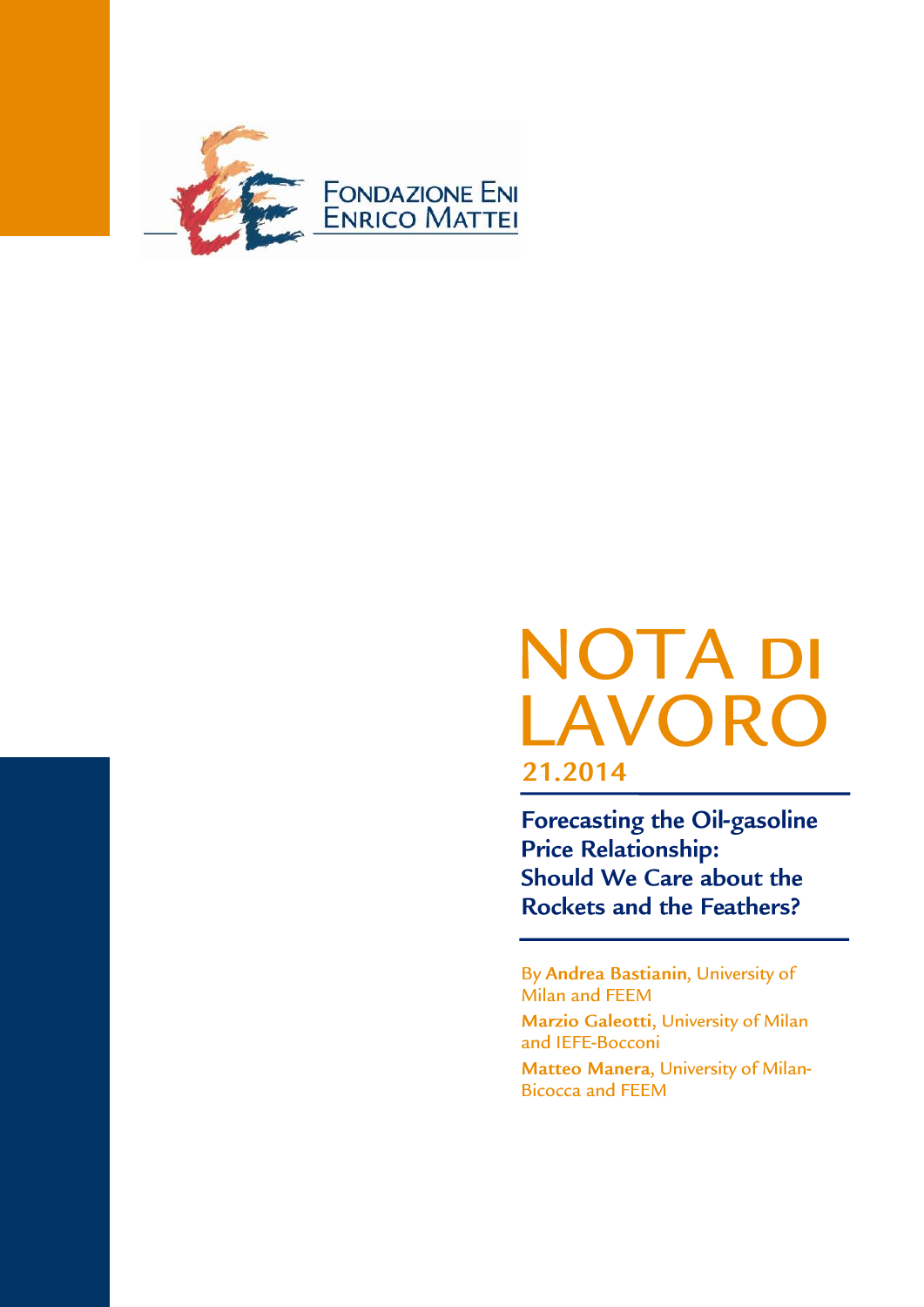## **Energy: Resources and Markets**

Series Editor: Giuseppe Sammarco

## Forecasting the Oil-gasoline Price Relationship: Should We Care about the Rockets and the Feathers?

By Andrea Bastianin, University of Milan and FEEM Marzio Galeotti, University of Milan and IEFE-Bocconi Matteo Manera, University of Milan-Bicocca and FEEM

#### **Summary**

According to the Rockets and Feathers hypothesis (RFH), the transmission mechanism of positive and negative changes in the price of crude oil to the price of gasoline is asymmetric. Although there have been many contributions documenting that downstream prices are more reactive to increases than to decreases in upstream prices, little is known about the forecasting performance of econometric models incorporating asymmetric price transmission from crude oil to gasoline. In this paper we fill this gap by comparing point, sign and probability forecasts from a variety of Asymmetric-ECM (A-ECM) and Threshold Autoregressive ECM (TAR-ECM) specifications against a standard ECM. Forecasts from A-ECM and TAR-ECM subsume the RFH, while the ECM implies symmetric price transmission from crude oil to gasoline. We quantify the forecast accuracy gains due to incorporating the RFH in predictive models for the prices of gasoline and diesel. We show that the RFH is useless for point forecasting, while it can be exploited to produce more accurate sign and probability forecasts. Finally, we highlight that the forecasting performance of the estimated models is time-varying.

Keywords: Asymmetries, Forecast Evaluation, Gasoline, Crude Oil, Rockets and Feathers

JEL Classification: C22, C32, C53, Q40, Q47

Previous versions of this paper have been presented at the "International Workshop on Oil Price Forecasts and Trends", Fondazione Eni Enrico Mattei, Milan, May 2013, and at the Second Annual Conference of the Italian Association of Environmental and Resource Economists, University of Milan, February 2014.

#### Address for correspondence:

Andrea Bastianin DEMM - Dipartimento di Economia Management e Metodi Quantitativi University of Milan Via Conservatorio 7 **20122 Milano** Italy E-mail: andrea.bastianin@unimi.it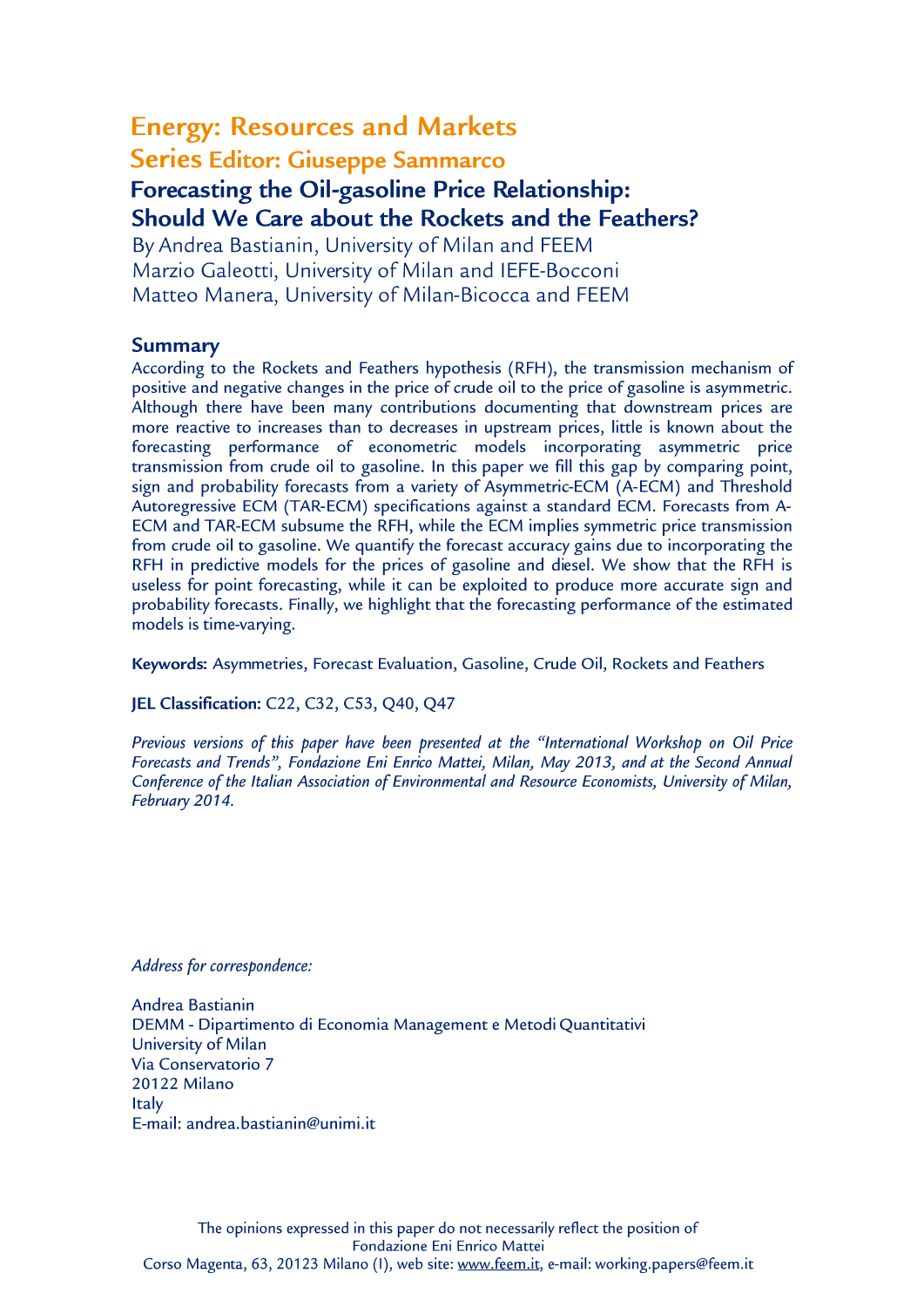#### **Forecasting the oil-gasoline price relationship: should we care about the Rockets and the Feathers?**

Andrea Bastianin University of Milan and FEEM

Marzio Galeotti University of Milan and IEFE-Bocconi

Matteo Manera University of Milan-Bicocca and FEEM

February 2014

**Abstract.** According to the Rockets and Feathers hypothesis (RFH), the transmission mechanism of positive and negative changes in the price of crude oil to the price of gasoline is asymmetric. Although there have been many contributions documenting that downstream prices are more reactive to increases than to decreases in upstream prices, little is known about the forecasting performance of econometric models incorporating asymmetric price transmission from crude oil to gasoline. In this paper we fill this gap by comparing point, sign and probability forecasts from a variety of Asymmetric-ECM (A-ECM) and Threshold Autoregressive ECM (TAR-ECM) specifications against a standard ECM. Forecasts from A-ECM and TAR-ECM subsume the RFH, while the ECM implies symmetric price transmission from crude oil to gasoline. We quantify the forecast accuracy gains due to incorporating the RFH in predictive models for the prices of gasoline and diesel. We show that the RFH is useless for point forecasting, while it can be exploited to produce more accurate sign and probability forecasts. Finally, we highlight that the forecasting performance of the estimated models is time-varying.

**Keywords:** Asymmetries, Forecast Evaluation, Gasoline, Crude Oil, Rockets and Feathers.

**JEL Codes:** C22, C32, C53, Q40, Q47.

*Acknowledgments*: Previous versions of this paper have been presented at the "International Workshop on Oil Price Forecasts and Trends", Fondazione Eni Enrico Mattei, Milan, May 2013, and at the Second Annual Conference of the Italian Association of Environmental and Resource Economists, University of Milan, February 2014.

Corresponding author: Andrea Bastianin, DEMM - Dipartimento di Economia Management e Metodi Quantitativi, University of Milan,Via Conservatorio 7, I-20122 Milano, Italy. E-mail: andrea.bastianin@unimi.it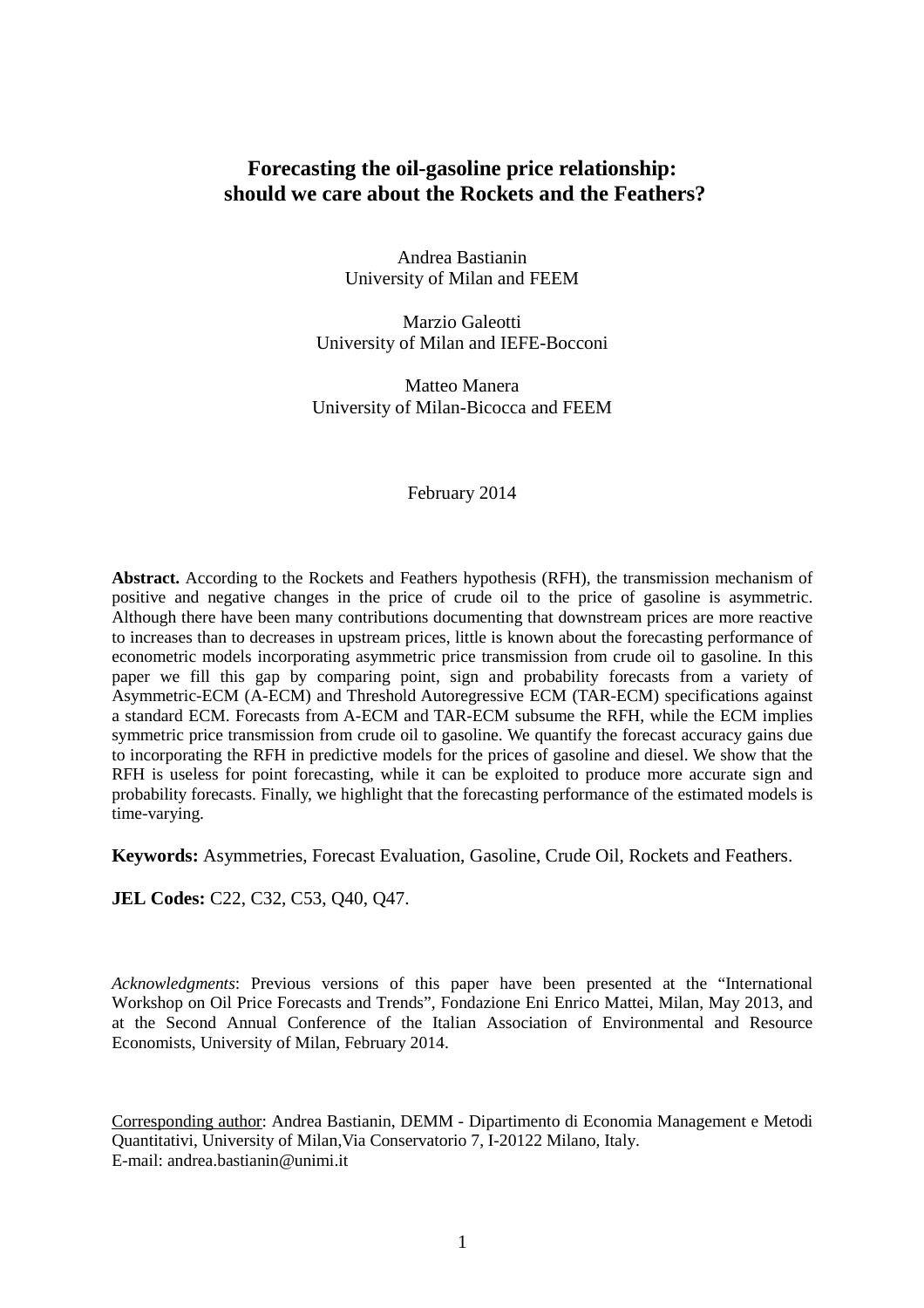## **Forecasting the oil-gasoline price relationship: should we care about the Rockets and the Feathers?**

#### **1. Introduction**

Empirical evidence suggests that in many markets the adjustment process of an output price differs depending on the sign of the corresponding input price variations. For instance, Peltzman (2000) reports that output prices tend to respond faster to input increases than to decreases in 160 out of 242 markets.

This tendency, known as Asymmetric Price Transmission (APT), has been widely studied also by energy economists. According to the so-called Rockets and Feathers hypothesis (RFH), the transmission mechanism of positive and negative changes in the price of oil to the price of gasoline is asymmetric. Surveys of the APT literature are provided by Frey and Manera (2007) and Meyer and von Cramon-Taubadel (2004), while Geweke (2004) focuses on the RFH.

Although, starting from Bacon (1991), there have been many contributions addressing how downstream prices respond to increases in upstream prices (see, among others, Al-Gudhea, Kenc and Dibooglu, 2007; Balke, Brown and Yücel, 1998; Borenstein, Cameron, and Gilbert, 1997; Brown and Yücel, 2000; Douglas, 2010; Galeotti, Lanza and Manera, 2003; Godby, Lintner, Stengos, and Wandschneider, 2000; Grasso and Manera, 2007), little is known about the forecasting performance of reduced-form econometric models incorporating APT from crude oil to gasoline. As pointed out by Bachmeier and Griffin (2003), if gasoline prices respond asymmetrically to crude oil price variations, asymmetric cointegration models should produce more accurate forecasts than the symmetric Error Correction Model (ECM). These authors perform a small scale out-of-sample exercise, with the aim of comparing the forecasting accuracy of asymmetric and symmetric ECM for the wholesale price of gasoline.

Our work fills this gap. We focus on U.S. fuel markets and model the oil-gasoline price relation consistently with the RFH. Specifically, we compare point, sign and probability forecasts from a variety of Asymmetric-ECM (A-ECM) and Threshold Autoregressive ECM (TAR-ECM) against a standard ECM. Forecasts from A-ECM and TAR-ECM subsume the RFH, while the ECM implies symmetric price transmission from crude oil to gasoline prices. The aim of our paper is to quantify the forecast accuracy gains due to introducing the RFH in predictive models for the prices of gasoline and diesel. In particular, we provide answers the following research questions:

1. Is the RFH useful when forecasting gasoline price changes (point forecasts)?

2. Is the RFH useful when forecasting the sign of gasoline price movements (direction-ofchange or sign forecasts)?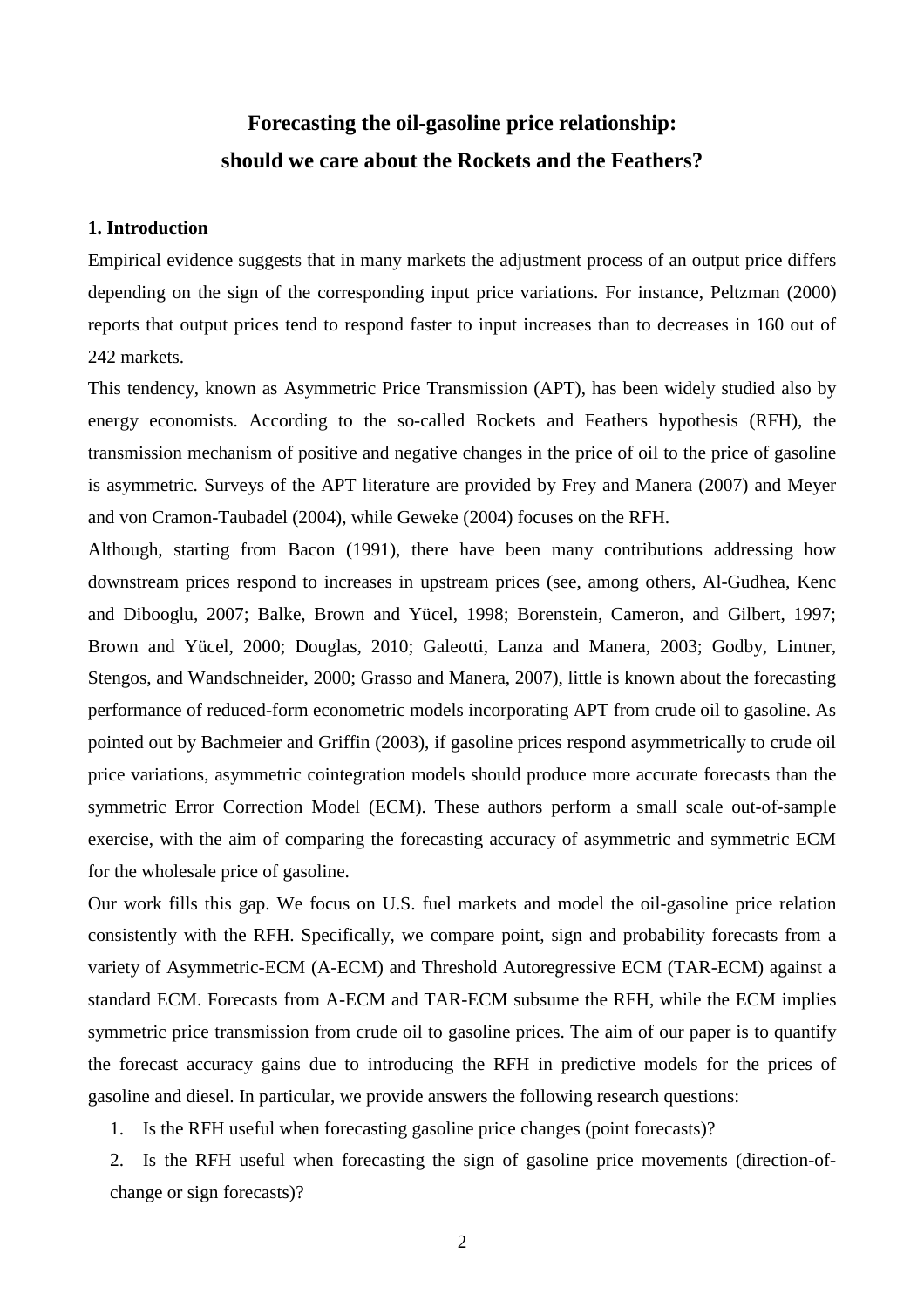3. Is the RFH useful when forecasting the probability of gasoline price movements (probability forecasts)?

4. Are asymmetries constant through time or time-varying (time-varying forecast accuracy)?

5. At which sampling frequency (daily, weekly or monthly) are forecasts based on the RFH useful?

6. At which stage of the transmission mechanism (i.e. either spot or retail, or both) are the forecasts based on the RFH more accurate than the forecasts obtained from symmetric models?

Our answer to the first question is negative, while questions 2 and 3 have a positive answer. Asymmetries are useful for sign and probability forecasting, but they do not lead to more accurate point forecasts than the symmetric ECM specification. We also show that the forecasting performance of models changes through time: in some periods A-ECM produce more accurate forecasts than the ECM, while in other time periods the ECM dominates the asymmetric specifications. Empirical evidence also highlights that accuracy gains can be achieved mostly at daily or monthly sampling frequency for both spot and retail prices.

Our findings are of great value for a number of economic agents, whose activities involve decisions that are inherently forward-looking. For instance, gasoline producers need accurate point forecasts for hedging activities and portfolio allocation. On the other hand, policy makers exploit point and probability forecasts for stockpiling decisions (e.g. management of inventories and strategic reserves). Moreover, investors rely on direction-of-change forecasts to design technical trading rules and on probability forecasts for risk management (e.g. Value-at-Risk).

The plan of the paper is as follows. Section 2 describes the data. The empirical methods are introduced in Section 3. Section 4 describes the results and Section 5 concludes.

#### **2. Data**

Our analysis focuses on the U.S. fuel markets. We consider the relations between the spot price of West Texas Intermediate (WTI) light crude oil and the following petroleum products:

- 1. spot price of New York Harbour Conventional Gasoline (NY);
- 2. spot price of U.S. Gulf Coast Conventional Gasoline (GC);
- 3. spot price of Los Angeles Reformulated RBOB Regular Gasoline (LA);
- 4. retail price (excluding taxes) of U.S. Regular All Formulations Gasoline (G);
- 5. retail price (excluding taxes) U.S. No 2 Diesel (D).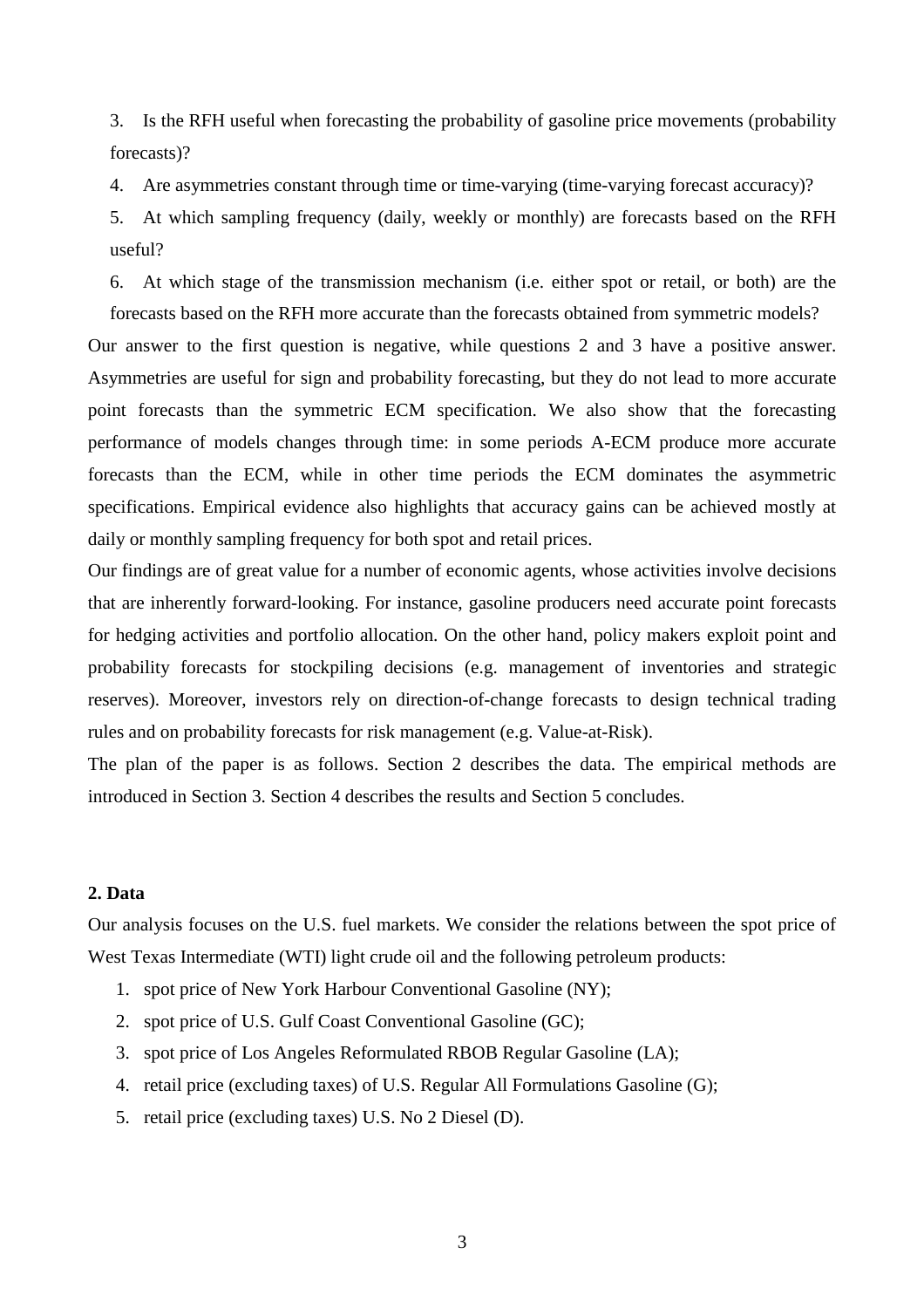#### **Table 1. Data description**

| (1)                                                                                                                                                                                                                                                                                                                                | (2)       | (3)                         | (4)       | (5)                         | (6)                                            |
|------------------------------------------------------------------------------------------------------------------------------------------------------------------------------------------------------------------------------------------------------------------------------------------------------------------------------------|-----------|-----------------------------|-----------|-----------------------------|------------------------------------------------|
| Series                                                                                                                                                                                                                                                                                                                             | id        | Price                       | Frequency | Sample period               | No. Obs. (daily,<br>weekly, monthly)           |
| Cushing, OK WTI Crude<br>Oil                                                                                                                                                                                                                                                                                                       | WTI       | Spot                        | Daily     | $02/06/1986 - 31/01/2013$   | 6712, 1392, 320                                |
| New York Harbor<br><b>Conventional Gasoline</b>                                                                                                                                                                                                                                                                                    |           |                             |           |                             |                                                |
| Regular                                                                                                                                                                                                                                                                                                                            | <b>NY</b> | Spot                        | Daily     | $02/06/1986 - 31/01/2013$   | 6712, 1392, 320                                |
| <b>U.S. Gulf Coast</b><br><b>Conventional Gasoline</b><br>Regular                                                                                                                                                                                                                                                                  | GC        | Spot                        | Daily     | $02/06/1986 - 31/01/2013$   | 6712, 1392, 320                                |
| Los Angeles Reformulated<br><b>RBOB Regular Gasoline</b>                                                                                                                                                                                                                                                                           | LA        | Spot                        | Daily     | $01/04/2003 - 31/01/2013$   | 2471, 514, 118                                 |
| U.S. Regular All<br><b>Formulations Gasoline</b>                                                                                                                                                                                                                                                                                   | G         | Retail                      | Weekly    | 20/08/1990 - 01/28/2013     | $-$ , 1113, 270                                |
| $\mathbf{v}$ $\mathbf{v}$ $\mathbf{v}$ $\mathbf{v}$ $\mathbf{v}$ $\mathbf{v}$ $\mathbf{v}$ $\mathbf{v}$ $\mathbf{v}$ $\mathbf{v}$ $\mathbf{v}$ $\mathbf{v}$ $\mathbf{v}$ $\mathbf{v}$ $\mathbf{v}$ $\mathbf{v}$ $\mathbf{v}$ $\mathbf{v}$ $\mathbf{v}$ $\mathbf{v}$ $\mathbf{v}$ $\mathbf{v}$ $\mathbf{v}$ $\mathbf{v}$ $\mathbf{$ |           | $\sim$ $\sim$ $\sim$ $\sim$ |           | $0.510411000$ $0.410010040$ | $\blacksquare$ $\land$ $\land$ $\land$ $\land$ |

U.S. No 2 Diesel D Retail Weekly 06/01/1997 - 01/28/2013 -, 796, 193 *Notes*: Columns (1) and (2) report a brief description of the series and the short-cut (id) used in the paper. Column (3) describes the type of price series. Column (4) illustrates the highest frequency at which the data are available. The sample period is shown in column (5), while the number of observations for daily, weekly and monthly data are reported in column (6). Retail prices excluding taxes have been calculated from prices including taxes retrieved from the EIA database, as detailed in the Appendix.

We have obtained all price series from the U.S. Energy Information Administration website. Crude oil and gasoline spot prices have been collected at daily sampling frequency, while retail gasoline and diesel prices are available only at weekly frequency.

The spot and retail prices of petroleum products do not include taxes and are denominated in dollars per gallon, while the spot price of oil is expressed in dollars per barrel.

Weekly and monthly spot prices have been calculated by averaging daily prices. Monthly retail prices have been computed by averaging data at weekly frequency. In all cases, in order to have synchronous prices, we preliminary dropped those observations for which it was not to possible to match gasoline or diesel prices with crude oil prices. A description of the dataset is presented in Table  $1<sup>1</sup>$ 

#### **3. Models and Methods**

l

Let  $O_t$  be the spot price of WTI crude oil and let  $P_{kt}$  denote the price of the *k*-th petroleum product at time *t*,  $k = NY$ , GC, LA, G, D,  $t = 1,...,T$ . We use the following notation:  $p_{kt} \equiv 100 \times \ln(P_{kt})$ ,  $o_t \equiv$ 100×ln(*O<sub>t</sub>*),  $\Delta p_{kt} \equiv p_{kt} - p_{kt-1}$ , and  $\Delta o_t \equiv o_t - o_{t-1}$ , with ln(*c*) indicating the natural logarithmic

<sup>&</sup>lt;sup>1</sup> Retail prices excluding taxes are used in the analysis. To save space a more detailed description of the dataset, including construction of the price series and their plots, is presented in the Appendix.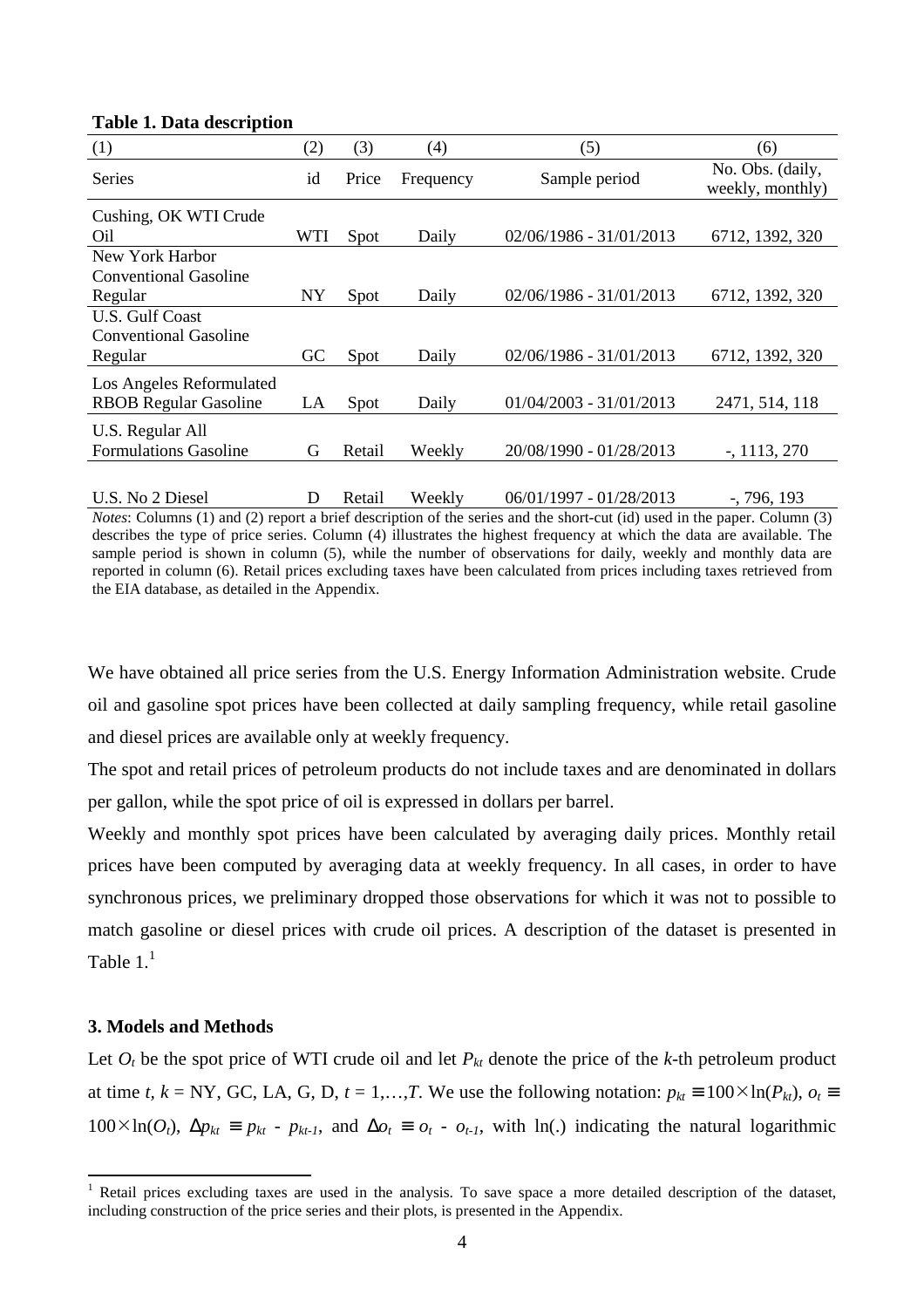transformation. From now on we drop the subscript *k* for ease of notation. Moreover, in this section we will use the generic expression "petroleum product" (PP) to indicate any of the petroleum products considered in the study.

Following previous research on the RFH, we assume that the price of crude oil (*o*), being oil the main production input, is the only driver of the PP price (*p*):

$$
p_t = \omega_0 + \omega_1 \, o_t + z_t \tag{1}
$$

where  $z_t$  denotes the error term at time  $t$ . As highlighted by Bachemeier and Griffin (2003), equation (1) should not be given a structural interpretation. Actually, there are many other factors affecting the price of gasoline (e.g. inventory levels, refinery outages, changes in regulations, refining capacity utilization). If both the price of oil and the PP price are integrated of order one, while their liner combination is stationary, they are said to be co-integrated<sup>2</sup> (Engle and Granger, 1987), and the forecasts for the PP price should be produced with the following Error Correction Model (ECM):

$$
\Delta p_t = \alpha + \sum_{i=0}^p \beta_i \, \Delta o_{t-i} + \sum_{j=1}^q \gamma_j \, \Delta p_{t-j} + \theta z_{t-1} + \varepsilon_t \tag{2}
$$

where  $z_{t-1} \equiv p_{t-1} - \omega_0 - \omega_1 \sigma_{t-1}$  represents the stationary linear combination (or long-run equilibrium relationship) between the PP price and the price of crude oil. Coefficients  $\beta_i$  and  $\gamma_j$  measure the short-run impact of (lagged) crude oil and PP prices on the current PP price, while  $\theta$  describes the speed of adjustment to long-run equilibrium. Clearly, the ECM entails a symmetric adjustment process, in that the response of the PP price does not depend on the sign of the disequilibrium between the PP price and the price of crude oil.

A simple way to introduce an asymmetric adjustment mechanism in the ECM is to consider the Asymmetric ECM (A-ECM) of Granger and Lee (1989):

$$
\Delta p_t = \alpha + \sum_{i=0}^p [\beta_i^{(+)} \Delta o_{t-i} \times I(\Delta o_{t-i} > 0) + \beta_i^{(-)} \Delta o_{t-i} \times I(\Delta o_{t-i} \le 0)] + ...
$$
  
\n
$$
\dots + \sum_{j=1}^q [\gamma_j^{(-)} \Delta p_{t-j} \times I(\Delta p_{t-j} > 0) + \gamma_j^{(-)} \Delta p_{t-j} \times I(\Delta p_{t-j} \le 0)] + ...
$$
  
\n
$$
\dots + \theta_{(+)z_{t-1} \times I(z_{t-1} > 0) + \theta_{-z_{t-1} \times I(z_{t-1} \le 0) + \varepsilon_t} \tag{3}
$$

where the indicator function I(.) is used to decompose co-integration residuals and lagged differences of crude oil and gasoline prices into positive and negative values. Notice that the A-ECM reduces to the ECM when the following restrictions hold:  $\beta_i^{(+)} = \beta_i^{(-)}$ ;  $\gamma_j^{(+)} = \gamma_j^{(-)}$ ;  $\theta^{(+)} = \theta^{(-)}$ , for all *i* and *j*.

l

 $2^2$  Results available from the authors show that all price series are integrated of order one and that gasoline and diesel prices are co-integrated with the price of crude oil.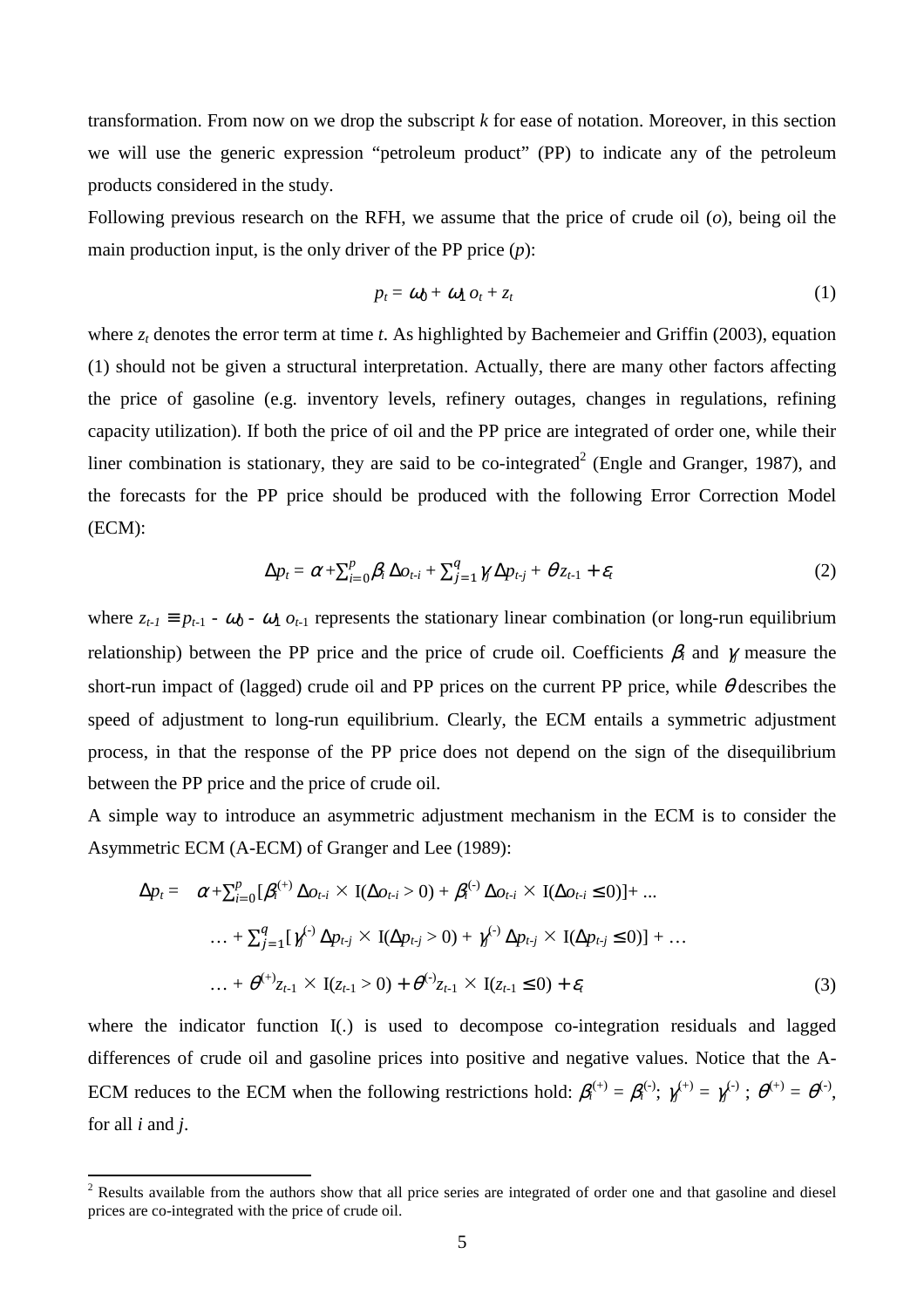In order to disentangle the forecast gains deriving from short-run and long-run asymmetries, we also consider two variations of the previous model. An A-ECM with only short-run asymmetries (SR-A-ECM) is obtained by imposing  $\theta^{(+)} = \theta^{(-)}$  in equation (3), while restrictions  $\beta^{(+)}_i = \beta^{(-)}_i$  and  $\chi^{(+)} = \chi^{(-)}$  yield an A-ECM with only long-run asymmetries (LR-A-ECM).

A simple and popular alternative for introducing asymmetries in the ECM is to consider a tworegimes Threshold Autoregressive ECM, TAR-ECM:

$$
\Delta p_t = [\alpha^{(+)} + \sum_{i=0}^p \beta_i^{(+)} \Delta o_{t-i} + \sum_{j=1}^q \gamma_j^{(+)} \Delta p_{t-j} + \theta^{(+)} z_{t-1}] \times I(q_t > 0) + ... \n... + [\alpha^{(-)} + \sum_{i=0}^p \beta_i^{(-)} \Delta o_{t-i} + \sum_{j=1}^q \gamma_j^{(-)} \Delta p_{t-j} + \theta^{(-)} z_{t-1}] \times I(q_t \le 0) + \varepsilon_t
$$
\n(4)

where  $q_t$  is a threshold variable. The TAR-ECM reduces to the ECM when  $\alpha^{(+)} = \alpha^{(-)}, \beta_i^{(+)} = \beta_i^{(-)},$  $\gamma_j^{(+)} = \gamma_j^{(-)}$  and  $\theta^{(+)} = \theta^{(-)}$ , for all *i* and *j*. We consider two versions of the TAR-ECM: TAR1, for  $q_t =$  $\Delta o_{t-1}$ ; TAR2, for  $q_t = s^{-1} \sum_{i=1}^s \Delta o_{t-i}$ , where  $s = 5, 4, 3$  for daily, weekly and monthly data. Previous works based on A-ECM and TAR-ECM include Al-Gudhea et al. (2007), Balke et al. (1998), Douglas (2010), Galeotti et al. (2003), Godby et al. (2000), Grasso and Manera (2007) and Fosten (2012).

All models have been estimated with OLS using a two-step procedure. First, we estimate the equilibrium relation (1) and obtain an estimate of *z<sup>t</sup>* . Second, we estimate the ECM, A-ECM, SR-A-ECM, LR-A-ECM, TAR1 and TAR2 specifications and produce one step ahead forecasts. The optimal lag length (*p*, *q*) of each model has been selected by minimizing the Schwarz Information Criterion at each instant of time a new forecast is generated.

#### **3.1 Forecast Evaluation**

l

We denote with  $f_{t+1} = f^{(m)}_{k+1|t}$  the one step ahead point forecast for the *k*-th oil product (*k* = NY, GC, LA, GR, DR), issued at time *t* using model *m*, *m* = ECM, A-ECM, SR-A-ECM, LR-A-ECM, TAR1, TAR2. For each model, a total of *H* forecasts have been obtained with a rolling window estimation scheme.<sup>3</sup> The evaluation of point forecasts relies on the mean squared forecast error (MSFE):

$$
MSFE = H^{1} \sum_{h=1}^{H} (\Delta p_{t+h} - f_{t+h})^{2}
$$
 (5)

Direction-of-change (or sign) forecasts are evaluated by comparing the sign of the PP price forecast  $f_{t+1}$  with the realized sign of the PP price change  $\Delta p_{t+1}$ . Sign forecasts are particularly relevant for

 $3$  More details are provided in the Appendix. An explanation of why forecasts are based on the rolling window scheme is provided in Footnote 5.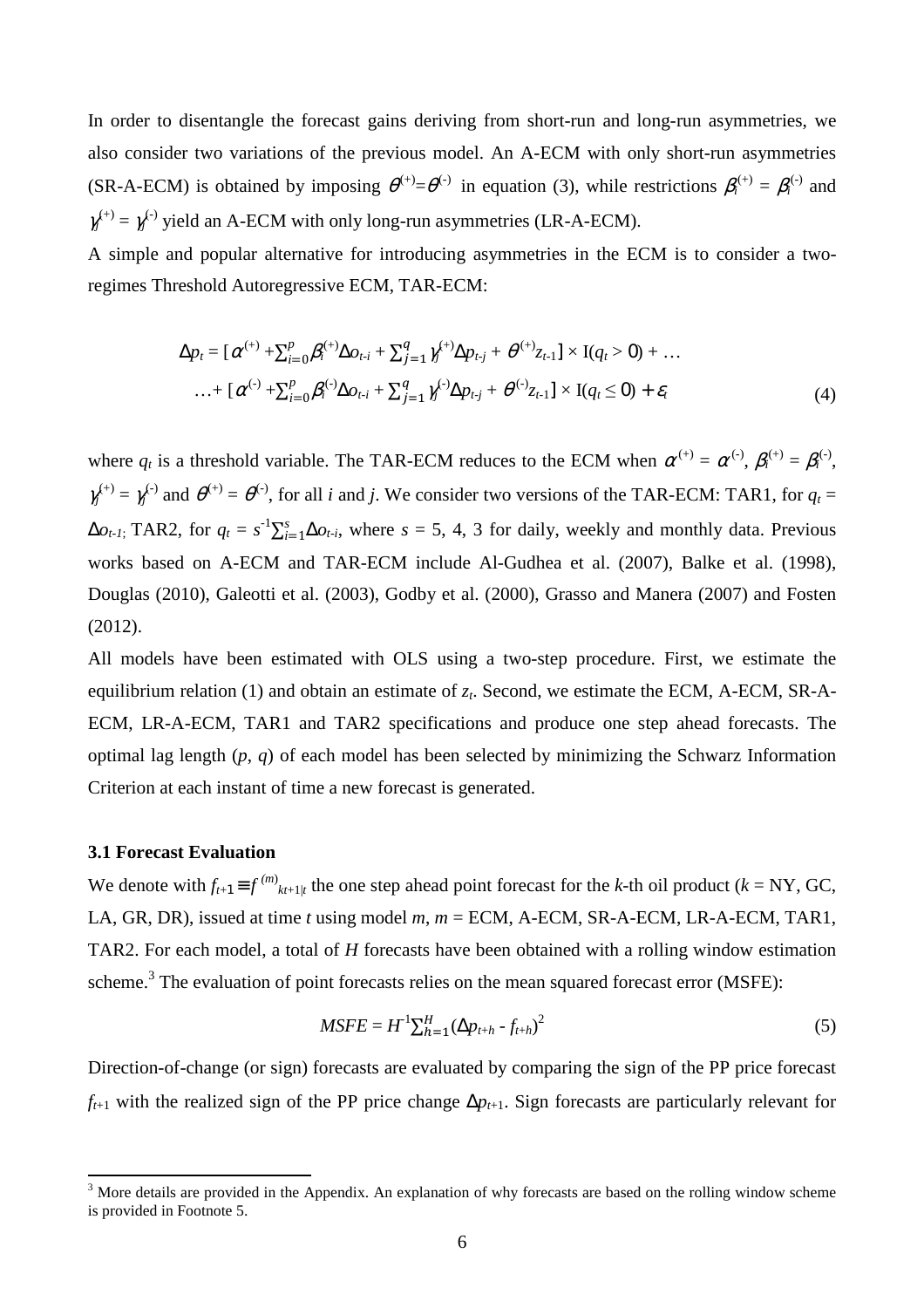investors aiming to design market timing strategies. We employ two metrics of accuracy, namely the mean forecast trading return (MFTR) and the Success Ratio (SR):

$$
MFTR = H^{-1} \sum_{h=1}^{H} sign(f_{t+h}) \Delta p_{t+h}
$$
\n
$$
(6)
$$

$$
SR = 100 \times [T^{(+,+)} + T^{(-,-)}]/H
$$
 (7)

where  $sign(x) \equiv I(x > 0) - I(x < 0)$ , while  $T^{(+,+)}$  and  $T^{(-,-)}$  denote the number of correctly predicted price increases and decreases.

The MFTR evaluates the average rate of return from a forecast (Hong and Lee, 2003), while the SR measures the percentage of forecasts that correctly predict the sign of price movements.

For each model and product, we form the corresponding probability forecast  $pr_{t+1} = Pr(\Delta p_{k+1} < 0)$  $\Omega_t$ ) as  $F(\frac{f}{f}t+1/\sigma_{t+1})$ , where  $F(.)$  is the Normal cumulative density function<sup>4</sup> and  $\sigma_{t+1}$  is a (rolling window) volatility forecast obtained by fitting a GARCH(1,1) model to ∆*pkt*.

Probability forecasts are evaluated using the quadratic probability score (QPS):

$$
QPS = H^{-1} \sum_{h=1}^{H} 2[p_{t+h} - I(\Delta p_{t+h} < 0)]^2 \tag{8}
$$

The *QPS*, also known as the Brier score, ranges from 0 to 2, with 0 indicating perfect accuracy (see Diebold and Rudebusch, 1989).

For each of the previous performance measures (PM) we compute the percentage ratio, ∆(PM), as  $100\times$ [(PM<sub>U</sub>- PM<sub>ECM</sub>)/ PM<sub>ECM</sub>], where PM = MSFE, MFTR, SR, OPS and subscript "U" denoting forecasts from A-ECM or TAR-ECM.

More accurate forecasts are associated to lower MSFE or QPS and higher MFTR or SR. Therefore, in the case of point and probability forecasts, the ECM is outperformed by an asymmetric model when ∆(PM)<0, while for sign forecasts this happens when ∆(PM)>0.

#### **3.2 Testing the out-of-sample usefulness of asymmetries**

The out-of-sample usefulness of the RFH for point and probability forecasts is investigated with the test put forth by Carriero and Giacomini (2011), CG henceforth.<sup>5</sup>

l

<sup>&</sup>lt;sup>4</sup> Experiments with a Logit distribution confirm our results.

<sup>&</sup>lt;sup>5</sup> The test cannot be applied to sign forecasts, because neither MFTR, nor SR comply with its underlying assumptions. Actually, in addition to some primitive conditions necessary for the law of large numbers and the central limit theorem to apply, the test is derived under the assumptions of convexity and differentiability of the loss function and using a fixed estimation sample. More precisely, the asymptotic distributions of the test is obtained by assuming *H→∞*, where *H* is the size of the forecast evaluation sample, while the size of the estimation sample and the forecast horizon must be finite. This also explains why forecasts have been obtained with a rolling window estimation scheme.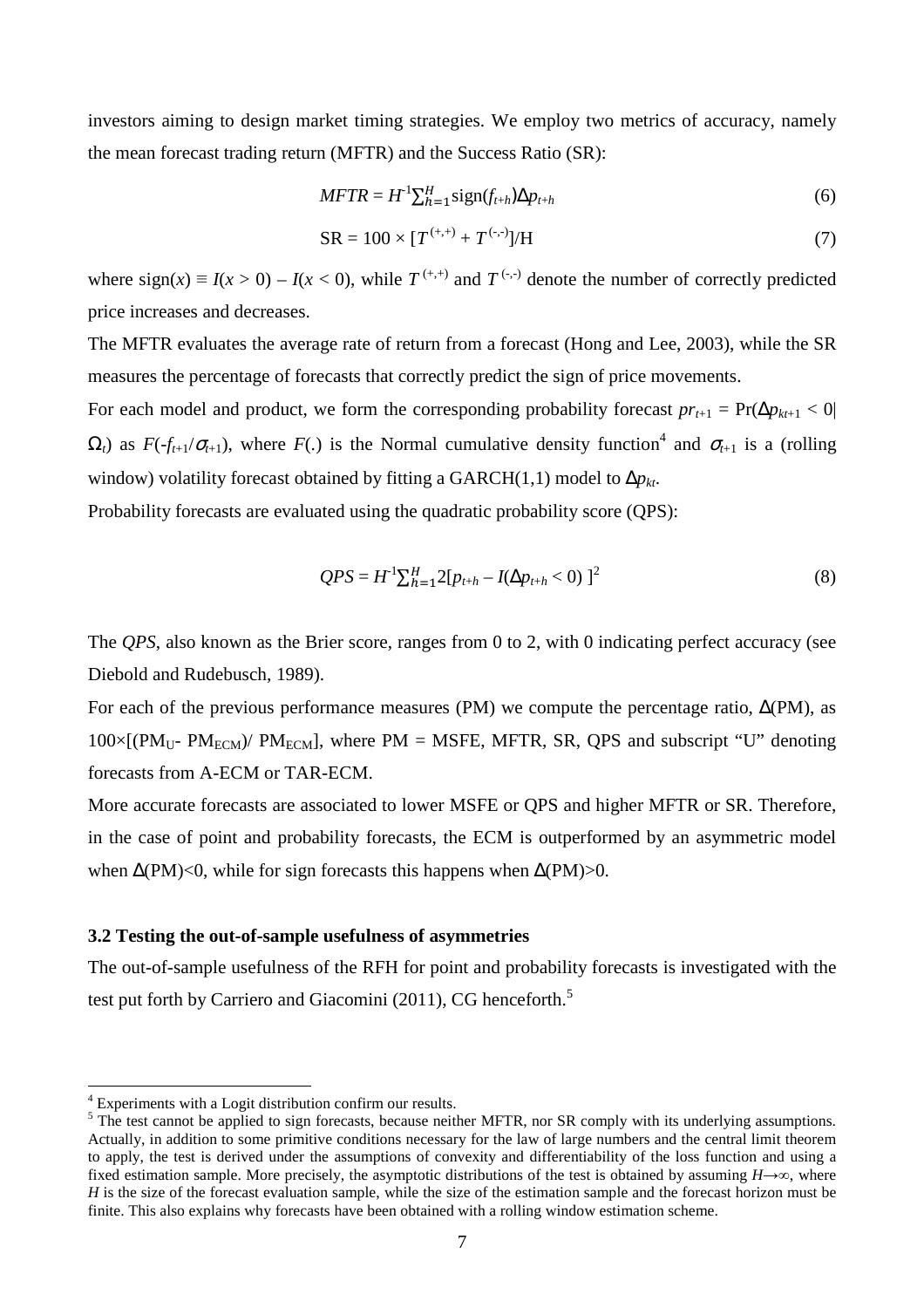Since each of the asymmetric models considered in this paper reduces to the symmetric ECM if an appropriate set of parameter restrictions is imposed, we label the forecasts from A-ECM and TAR-ECM as "unrestricted forecasts",  $f_t^U$ . Similarly, forecasts from the ECM,  $f_t^{ECM}$ , are referred to as "restricted forecasts".

The CG statistic can be thought as an out-of-sample forecast combination test. Actually, it is possible to write the combination of the unrestricted/asymmetric and restricted/ECM forecasts,  $f_t^C$ , as:

$$
f_t^C = f_t^{ECM} + (1 - \lambda)(f_t^U - f_t^{ECM})
$$
\n(9)

where  $\lambda$  is the weight associated to the restricted ECM forecast. Therefore, asymmetric forecasts are useless if  $\lambda = 1$ , that is:  $f_t^C = f_t^{ECM}$ . Conversely, if  $\lambda = 0$ , then  $f_t^C = f_t^U$  or, equivalently, asymmetric forecasts are useful, with ECM receiving zero weight in the forecast combination.

The following null hypotheses are separately tested:  $H_0$ :  $\lambda = 1$  and  $H_0$ :  $\lambda = 0$ . The RFH is useful outof-sample when  $H_0$ :  $\lambda = 1$  is rejected, while  $H_0$ :  $\lambda = 0$  is not rejected.

The implementation of the CG test requires the estimation of the combining weight  $\lambda$ . For point forecasts,  $\lambda$  can be estimated with OLS, while for probability forecasts it can be estimated with nonlinear least squares (see Kamstra and Kennedy, 1998 for details).

CG propose two versions of the test. Since the procedure discussed above is based on a single estimate of  $\lambda$  over the entire forecast evaluation sample, the CG test under the assumption that  $\lambda$  is constant through time can be thought as a test of "global usefulness" of the RFH. The second version of the CG test relies on time-varying estimates of the combining weight, denoted as  $\lambda_t$ , t = 1,...,*H*, and provides information about the "local usefulness" of the RFH. Within this alternative setting, if  $H_0$ :  $\lambda_t = 1$  is rejected (for any *t*), while  $H_0$ :  $\lambda_t = 0$  is never rejected, then the RFH is "locally" useful. Moreover, a plot of  $\lambda_t$  can be used to assess whether and how the usefulness of forecasts obtained from symmetric and asymmetric models has changed through time.

#### **4. Results**

In this section we offer a detailed discussion of the results for the spot price of NY gasoline, a synthetic presentation of the results for the other petroleum products, as well as a summary of the main findings for all the fuel markets analysed in the paper.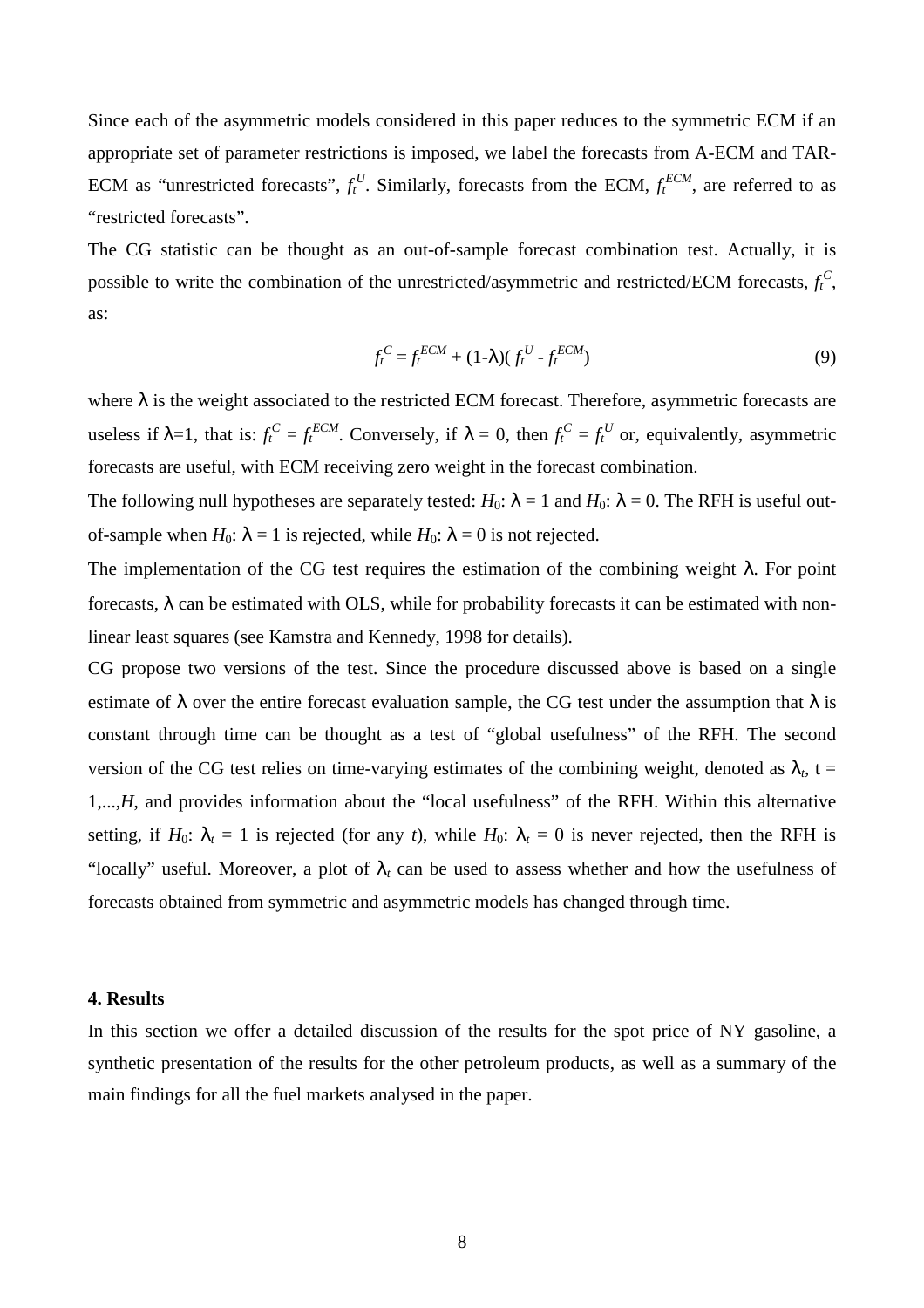| Panel (a): Daily data   |             |                  |       |                  |                  |
|-------------------------|-------------|------------------|-------|------------------|------------------|
| Model                   | <b>MSFE</b> | $\Delta(MSFE)\%$ | λ     | $t(\lambda = 0)$ | $t(\lambda = 1)$ |
| <b>ECM</b>              | 4.894       |                  |       |                  |                  |
| A-ECM                   | 4.922       | 0.565            | 1.475 | 2.249**          | 0.724            |
| SR-A-ECM                | 4.916       | 0.435            | 1.843 | 2.178**          | 0.996            |
| LR-A-ECM                | 4.904       | 0.197            | 1.349 | 1.612            | 0.417            |
| TAR1                    | 4.980       | 1.748            | 1.455 | 3.186***         | 0.997            |
| TAR <sub>2</sub>        | 5.004       | 2.244            | 1.421 | 2.910***         | 0.862            |
| Avg. Asy.               | 4.926       | 0.653            | -     |                  |                  |
| Panel (b): Weekly data  |             |                  |       |                  |                  |
| Model                   | <b>MSFE</b> | $\Delta(MSFE)\%$ | λ     | $t(\lambda = 0)$ | $t(\lambda = 1)$ |
| <b>ECM</b>              | 15.073      |                  |       |                  |                  |
| A-ECM                   | 15.117      | 0.293            | 0.587 | 1.260            | $-0.885$         |
| SR-A-ECM                | 15.045      | $-0.185$         | 0.436 | 0.813            | $-1.050$         |
| LR-A-ECM                | 15.158      | 0.568            | 1.624 | 2.003**          | 0.770            |
| TAR1                    | 15.435      | 2.399            | 1.002 | 2.905***         | 0.007            |
| TAR <sub>2</sub>        | 15.548      | 3.151            | 0.990 | 3.190***         | $-0.032$         |
| Avg. Asy.               | 15.096      | 0.152            |       |                  |                  |
| Panel (c): Monthly data |             |                  |       |                  |                  |
| Model                   | <b>MSFE</b> | $\Delta(MSFE)\%$ | λ     | $t(\lambda = 0)$ | $t(\lambda = 1)$ |
| <b>ECM</b>              | 35.175      |                  |       |                  |                  |
| A-ECM                   | 33.714      | $-4.154$         | 0.166 | 0.687            | $-3.443***$      |
| SR-A-ECM                | 33.622      | $-4.416$         | 0.139 | 0.619            | $-3.839***$      |
| LR-A-ECM                | 35.636      | 1.311            | 1.589 | 1.457            | 0.540            |
| TAR1                    | 38.377      | 9.103            | 0.923 | 3.959***         | $-0.330$         |
| TAR <sub>2</sub>        | 44.897      | 27.639           | 0.887 | 9.376***         | $-1.195$         |
| Avg. Asy.               | 34.232      | $-2.681$         |       |                  |                  |

|  |  | Table 2. Accuracy of point forecasts: the N.Y. Gasoline spot price |
|--|--|--------------------------------------------------------------------|
|--|--|--------------------------------------------------------------------|

*Notes*: Models are listed in column 1. Columns 2 and 3 show the Mean Squared Forecast Error (MSFE, see Eq. 5) and the percentage MSFE ratio defined as  $\Delta(MSFE)$ % = 100\*[(MSFE<sub>U</sub>-MSFE<sub>ECM</sub>)/MSFE<sub>ECM</sub>], for U= A-ECM, SR-A-ECM, LR-A-ECM, TAR1, TAR2, Avg. Asy. "Avg. Asy." denotes the combined forecast from asymmetric/unrestricted models (i.e. A-ECM, SR-A-ECM, LR-A-ECM, TAR1, TAR2). A negative ∆(MSFE)% indicates that point forecasts from model U are on average more accurate than ECM forecasts. Results of the test of Carriero and Giacomini (2011) are shown in columns 4-5. The value of  $\lambda$  in column 4 is the estimated combination weight associated to the restricted/ECM forecast, see equation (9). The statistic t( $\lambda$ =0)is used to test the null hypothesis that the restricted/ECM forecasts are not useful. The statistic t( $\lambda$ =1)is used to test the null hypothesis that the unrestricted/asymmetric forecasts are useless. A non-rejection of H<sub>0</sub>:  $\lambda = 0$ , coupled with a rejection of H<sub>0</sub>:  $\lambda = 1$ , provides evidence that the unrestricted/asymmetric forecasts from model U, are useful. On the contrary, a rejection of H<sub>0</sub>:  $\lambda = 0$ , coupled with a non-rejection H<sub>0</sub>:  $\lambda = 1$ , provides evidence that asymmetric forecasts are useless. Asterisks \*, \*\*, \*\*\* denote rejection of the null hypothesis at the 10%, 5%, and 1% significance levels.

#### **4.1 Forecasting the spot price of New York Harbour Conventional Gasoline**

Results for daily, weekly and monthly point forecasts are reported in Panels a), b), and c) of Table 2, where MSFE and percentage MSFE ratios (∆(MSFE)%), are shown in columns 2 and 3.

Since the exact nature of the asymmetry is unknown, we also calculate the sample average of all A-ECM and TAR-ECM predictions to form an equally weighted combination of the RFH forecasts (Avg. Asy.).

The MSFE ratios in Panel a) are always positive, thus for daily data asymmetric models are outperformed by the symmetric ECM. The usefulness of ECM forecasts compared to the RFH forecasts is confirmed by the estimates of the combining weight,  $\lambda$  (column 4 of Table 2). These estimates are always close to one, suggesting that a combined forecast should assign a unit weight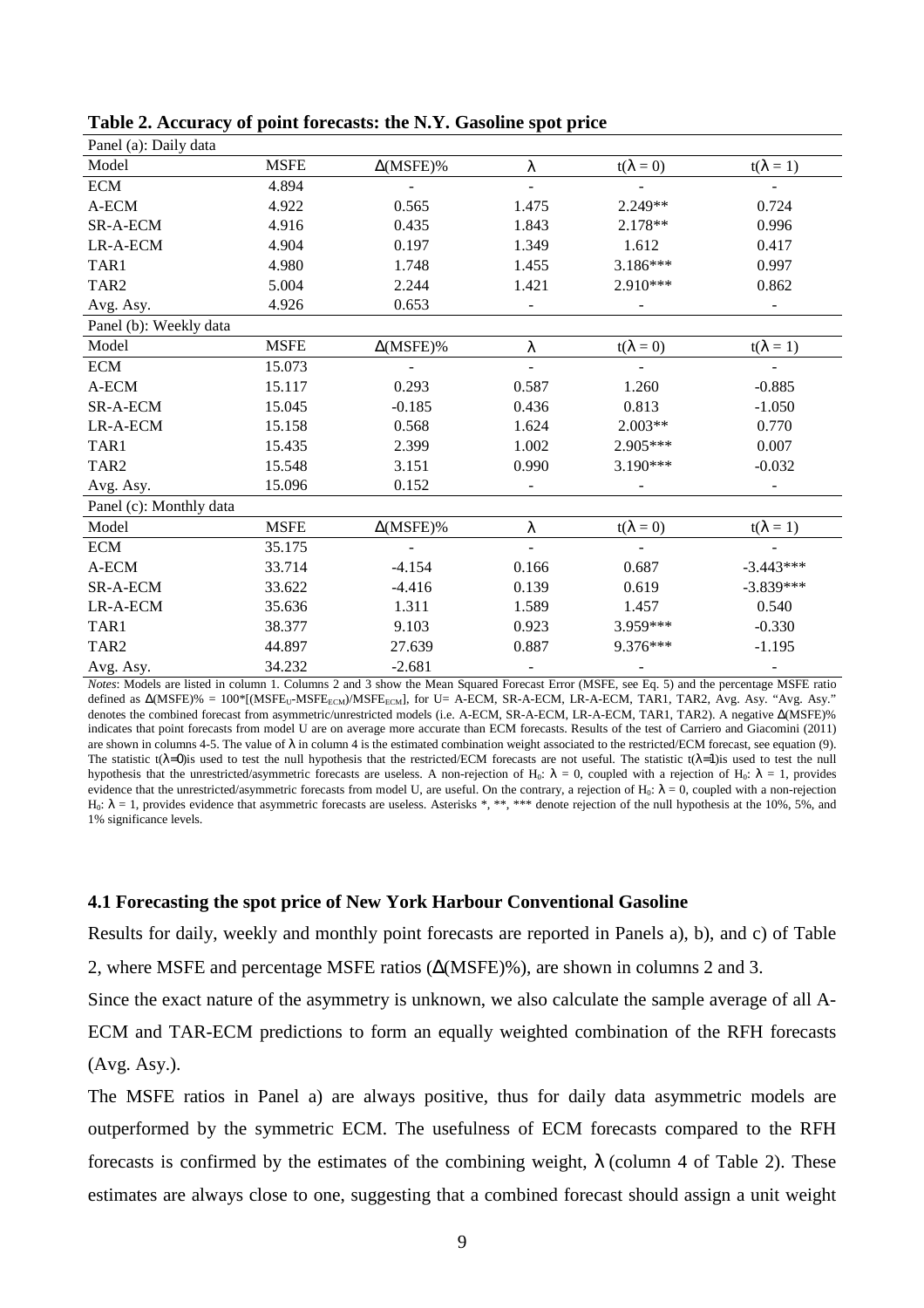to the ECM, while forecasts from the models incorporating the RFH should receive zero weight. Furthermore, the CG tests in column 5 and 6 of Table 2 lead to a rejection of  $\lambda = 0$ , coupled with a non-rejection of  $\lambda = 1$  in 4 cases out of 5.

A look at Panel b) of Table 2 shows that in general the results for weekly point forecasts are quite similar. A notable exception is represented by the negative MSFE ratio associated with the SR-A-ECM specification, which is on average slightly more accurate than the ECM. Interestingly, the CG tests indicate that the RFH is useless only for TAR and LR-A-ECM. Although the tests are inconclusive in the remaining cases, for both A-ECM and SR-A-ECM the estimated optimal combining weight is close to 0.5, which supports the interpretation that the introduction of some form of asymmetric price adjustment in the ECM could result in more accurate point forecasts.

Panel c) of Table 2 shows that A-ECM and SR-A-ECM forecasts are the best option for monthly price data. If compared with the ECM, these specifications yield a 4% MSFE reduction (see column 3 of Table 2). The superior performance of these forecasts is confirmed by the output of the CG tests in the last three columns of Table 2. The estimates of  $\lambda$  are close to zero and statistically insignificant. Moreover, since the null hypothesis that  $\lambda$  is unity is rejected, an optimal combination of forecasts should assign zero weight to the symmetric ECM forecasts. On the contrary, results for the remaining models suggest that the RFH is useless for forecasting the NY spot price of gasoline.

A joint inspection of all panels of Table 2 shows that the least accurate models, as measured by the MSFE, are the TAR-ECM, while, among the asymmetric forecasts, the best choice is either the A-ECM or the SR-A-ECM. Lastly, combined forecasts are always associated to quite low MSFE.

The accuracy of direction-of-change or sign forecasts is analyzed in Table 3. On the whole, the specifications based on the RFH can be fruitfully used to improve sign forecasts.

Looking at Success Ratios (column 4 of Table 3), in most of the cases forecasts from asymmetric ECM specifications are to be preferred to symmetric ECM sign predictions. The last column of Table 3 shows that the increase in directional accuracy associated to asymmetric ECM ranges from 0.1% for daily data to 2.1% for monthly data. From a joint inspection of all directional accuracy metrics in Panel b) of Table 3, at weekly frequency the ECM outperforms most of the asymmetric models.

At daily horizon, the overall ranking of asymmetric models is broadly consistent with the results for point forecasts. Asymmetric ECM specifications are better than TAR-ECM, although in this case the former class of models outperforms the symmetric ECM.

The importance of asymmetries for sign forecasting appears to be particularly relevant at monthly horizon. Interestingly, the highest average rate of return, as measured by the MFTR reported in column 2 of Table 3, is associated to the TAR1 model and is equal to 7.5%.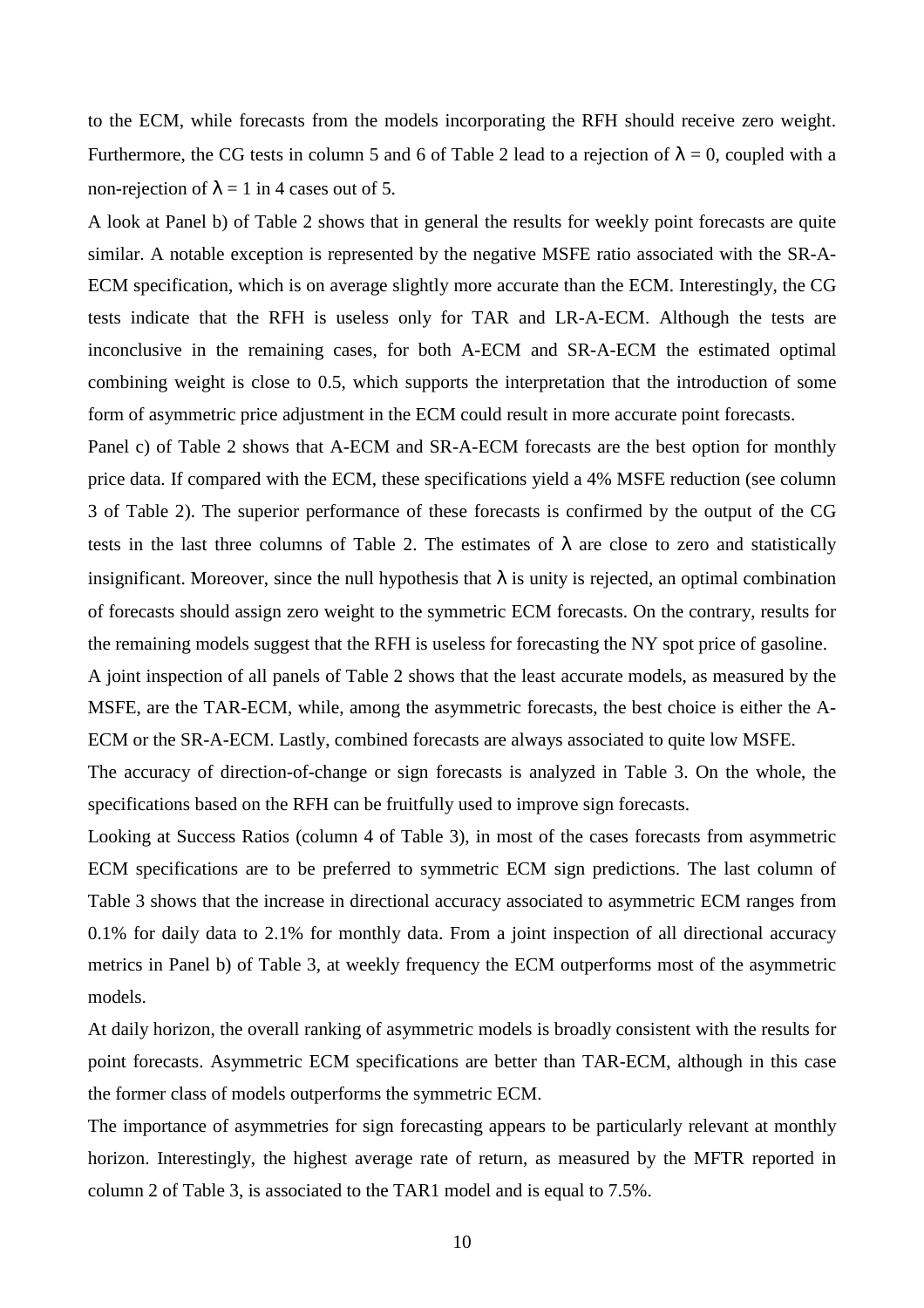| Panel (a): Daily data   |             |                  |            |                          |
|-------------------------|-------------|------------------|------------|--------------------------|
| Model                   | <b>MFTR</b> | $\Delta(MFTP)$ % | <b>SR</b>  | $\Delta(SR)$             |
| <b>ECM</b>              | 1.512       |                  | 76.896     |                          |
| A-ECM                   | 1.514       | 0.148            | 77.059     | 0.211                    |
| SR-A-ECM                | 1.517       | 0.308            | 77.004     | 0.141                    |
| LR-A-ECM                | 1.516       | 0.231            | 77.221     | 0.423                    |
| TAR1                    | 1.488       | $-1.609$         | 76.327     | $-0.740$                 |
| TAR <sub>2</sub>        | 1.508       | $-0.250$         | 76.490     | $-0.528$                 |
| Avg. Asy.               | 1.512       | $-0.023$         | 76.842     | $-0.070$                 |
| Panel (b): Weekly data  |             |                  |            |                          |
| Model                   | <b>MFTR</b> | $\Delta(MFTR)\%$ | ${\rm SR}$ | $\Delta(SR)$             |
| <b>ECM</b>              | 2.926       |                  | 76.893     | $\overline{\phantom{0}}$ |
| A-ECM                   | 2.868       | $-1.989$         | 76.240     | $-0.849$                 |
| SR-A-ECM                | 2.910       | $-0.526$         | 77.154     | 0.340                    |
| LR-A-ECM                | 2.886       | $-1.362$         | 77.024     | 0.170                    |
| TAR1                    | 2.901       | $-0.866$         | 76.762     | $-0.170$                 |
| TAR <sub>2</sub>        | 2.913       | $-0.437$         | 76.762     | $-0.170$                 |
| Avg. Asy.               | 2.924       | $-0.078$         | 77.154     | 0.340                    |
| Panel (c): Monthly data |             |                  |            |                          |
| Model                   | <b>MFTR</b> | $\Delta(MFTR)\%$ | ${\rm SR}$ | $\Delta(SR)$             |
| <b>ECM</b>              | 7.376       |                  | 81.818     |                          |
| A-ECM                   | 7.487       | 1.511            | 83.523     | 2.083                    |
| SR-A-ECM                | 7.483       | 1.450            | 83.523     | 2.083                    |
| LR-A-ECM                | 7.455       | 1.071            | 82.386     | 0.694                    |
| TAR1                    | 7.519       | 1.940            | 82.386     | 0.694                    |
| TAR <sub>2</sub>        | 6.914       | $-6.263$         | 80.114     | $-2.083$                 |
| Avg. Asy.               | 7.460       | 1.136            | 82.955     | 1.389                    |

**Table 3. Accuracy of direction-of-change forecasts: the N.Y. Gasoline spot price** 

*Notes*: Models are listed in column 1. Columns 2 and 3 show the Mean Forecast Trading Return (MFTR, see Eq. 6) and the percentage MFTR ratio defined as  $\Delta$ (MFTR)% = 100\*[(MFTR<sub>U</sub>-MFTR<sub>ECM</sub>)/MFTR<sub>ECM</sub>], U= A-ECM, SR-A-ECM, LR-A-ECM, TAR1, TAR2, Avg. Asy. "Avg. Asy." denotes the combined forecast from asymmetric/unrestricted models (i.e. A-ECM, SR-A-ECM, LR-A-ECM, TAR1, TAR2). Columns 2 and 3 show the Success Ratio (MFTR, see equation 7) and the percentage SR ratio defined as  $\Delta(SR)\% = 100 * [(SR_U-SR_{ECM})/SR_{ECM}]$ . A positive  $\Delta(MFTR)\%$  or ∆(SR)% indicates that direction-of-change forecasts from model U are on average more accurate than ECM forecasts.

The highest SR, about 85% of correctly predicted signs, are obtained with A-ECM and SR-A-ECM. Probability forecasts are evaluated in Table 4. At all sampling frequencies, the most accurate probability forecasts are associated to A-ECM and SR-A-ECM specifications, which always lead to reductions of the QPS. For these models, the CG procedure leads to estimates of the combining weights, λ, that are not statistically different from zero, while they are always statistically different from unity.

Hence, irrespective of the sampling frequency, probability forecasts from the ECM are useless. Actually, an optimal combination of forecasts would attach full weight to either A-ECM or SR-A-ECM forecasts.

Conversely, when comparing TAR-ECM against ECM, the latter model is often preferred. Overall, there is evidence that A-ECM and SR-A-ECM yield the most accurate probability forecasts.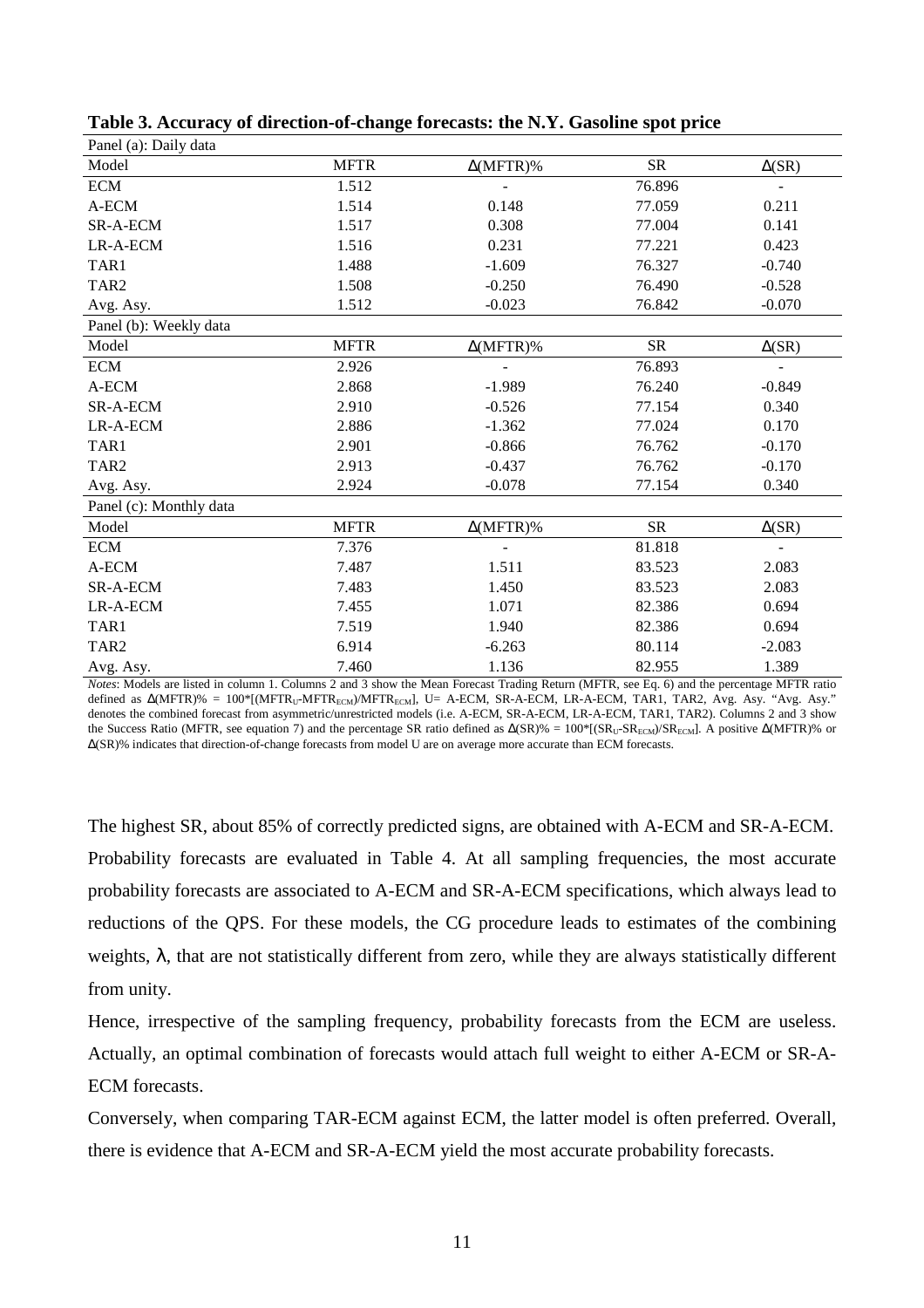| Panel (a): Daily data   |            |                 |          |                  |                  |
|-------------------------|------------|-----------------|----------|------------------|------------------|
| Model                   | <b>QPS</b> | $\Delta(QPS)\%$ | λ        | $t(\lambda = 0)$ | $t(\lambda = 1)$ |
| <b>ECM</b>              | 0.348      |                 |          |                  |                  |
| A-ECM                   | 0.347      | $-0.167$        | $-0.313$ | $-0.587$         | $-2.463**$       |
| SR-A-ECM                | 0.348      | $-0.086$        | $-0.281$ | $-0.394$         | $-1.796*$        |
| LR-A-ECM                | 0.348      | $-0.061$        | $-0.088$ | $-0.114$         | $-1.409$         |
| TAR1                    | 0.349      | 0.219           | 0.876    | $2.656***$       | $-0.377$         |
| TAR <sub>2</sub>        | 0.350      | 0.642           | 1.415    | 4.566***         | 1.339            |
| Avg. Asy.               | 0.348      | $-0.015$        |          |                  |                  |
| Panel (b): Weekly data  |            |                 |          |                  |                  |
| Model                   | <b>QPS</b> | $\Delta(QPS)\%$ | λ        | $t(\lambda = 0)$ | $t(\lambda = 1)$ |
| <b>ECM</b>              | 0.335      |                 |          |                  |                  |
| A-ECM                   | 0.333      | $-0.505$        | $-0.092$ | $-0.159$         | $-1.893*$        |
| SR-A-ECM                | 0.333      | $-0.626$        | $-0.348$ | $-0.564$         | $-2.182**$       |
| LR-A-ECM                | 0.336      | 0.243           | 1.728    | 1.415            | 0.596            |
| TAR1                    | 0.338      | 0.929           | 1.085    | 2.442**          | 0.192            |
| TAR <sub>2</sub>        | 0.333      | $-0.602$        | 0.221    | 0.622            | $-2.191**$       |
| Avg. Asy.               | 0.333      | $-0.476$        |          |                  |                  |
| Panel (c): Monthly data |            |                 |          |                  |                  |
| Model                   | <b>QPS</b> | $\Delta(QPS)\%$ | λ        | $t(\lambda = 0)$ | $t(\lambda = 1)$ |
| <b>ECM</b>              | 0.256      |                 |          |                  |                  |
| A-ECM                   | 0.247      | $-3.488$        | $-1.026$ | $-1.442$         | $-2.847***$      |
| SR-A-ECM                | 0.246      | $-3.676$        | $-1.217$ | $-1.681*$        | $-3.061***$      |
| LR-A-ECM                | 0.257      | 0.607           | 2.370    | 1.173            | 0.678            |
| TAR1                    | 0.259      | 1.193           | 0.806    | 1.382            | $-0.334$         |
| TAR <sub>2</sub>        | 0.291      | 14.035          | 1.421    | 3.302***         | 0.979            |
| Avg. Asy.               | 0.254      | $-0.504$        |          |                  |                  |

**Table 4. Accuracy of probability forecasts: N.Y. Gasoline prices** 

*Notes*: Models are listed in column 1. Columns 2 and 3 show the Quadratic Probability Score (QPS, see Eq. 8) and the percentage QPS ratio defined as  $\Delta(QPS)$ % = 100\*[ $(QPS_U-QPS_{ECM})/QPS_{ECM}$ ], U= A-ECM, SR-A-ECM, LR-A-ECM, TAR1, TAR2, Avg. Asy. "Avg. Asy." denotes the combined forecast from asymmetric/unrestricted models (i.e. A-ECM, SR-A-ECM, LR-A-ECM, TAR1, TAR2). A negative ∆(QPS)% indicates that probability forecasts from model U are on average more accurate than ECM forecasts. Results of the test of Carriero and Giacomini (2011) are shown in columns 4-5. The value of  $\lambda$  in column 4 is the estimated combination weight associated to the restricted/ECM forecast, see equation (9). The statistic t( $\lambda$ =0)is used to test the null hypothesis that the restricted/ECM forecasts are not useful. The statistic  $t(\lambda=1)$  used to test the null that the unrestricted/asymmetric forecasts are useless. A non-rejection of H<sub>0</sub>:  $\lambda = 0$ , coupled with a rejection of H<sub>0</sub>:  $\lambda = 1$ , provides evidence that the unrestricted/asymmetric forecasts from model U are useful. On the contrary, a rejection of H<sub>0</sub>:  $\lambda = 0$ , coupled with a non-rejection H<sub>0</sub>:  $\lambda = 1$ , provides evidence that asymmetric forecasts are useless. Asterisks \*, \*\*\* denote rejection of the null hypothesis at the 10%, 5%, and 1% significance levels.

The greater accuracy of some specifications based on the RFH is corroborated also by the result that combined forecast are always associated with lower QPS than the ECM.

This suggests that some form of asymmetric price transmission from the price of crude oil to the price of gasoline should be incorporated when the aim is probability forecasting.

For both point and probability forecasts, the results of the CG tests rest on the implicit assumption that the weight associated to the symmetric ECM forecasts,  $\lambda$ , is constant through time.

However, given the turmoil that has characterized energy, financial markets and, more generally, the world economy in recent years, the assumption of time-invariant forecast accuracy could turn out to be very restrictive.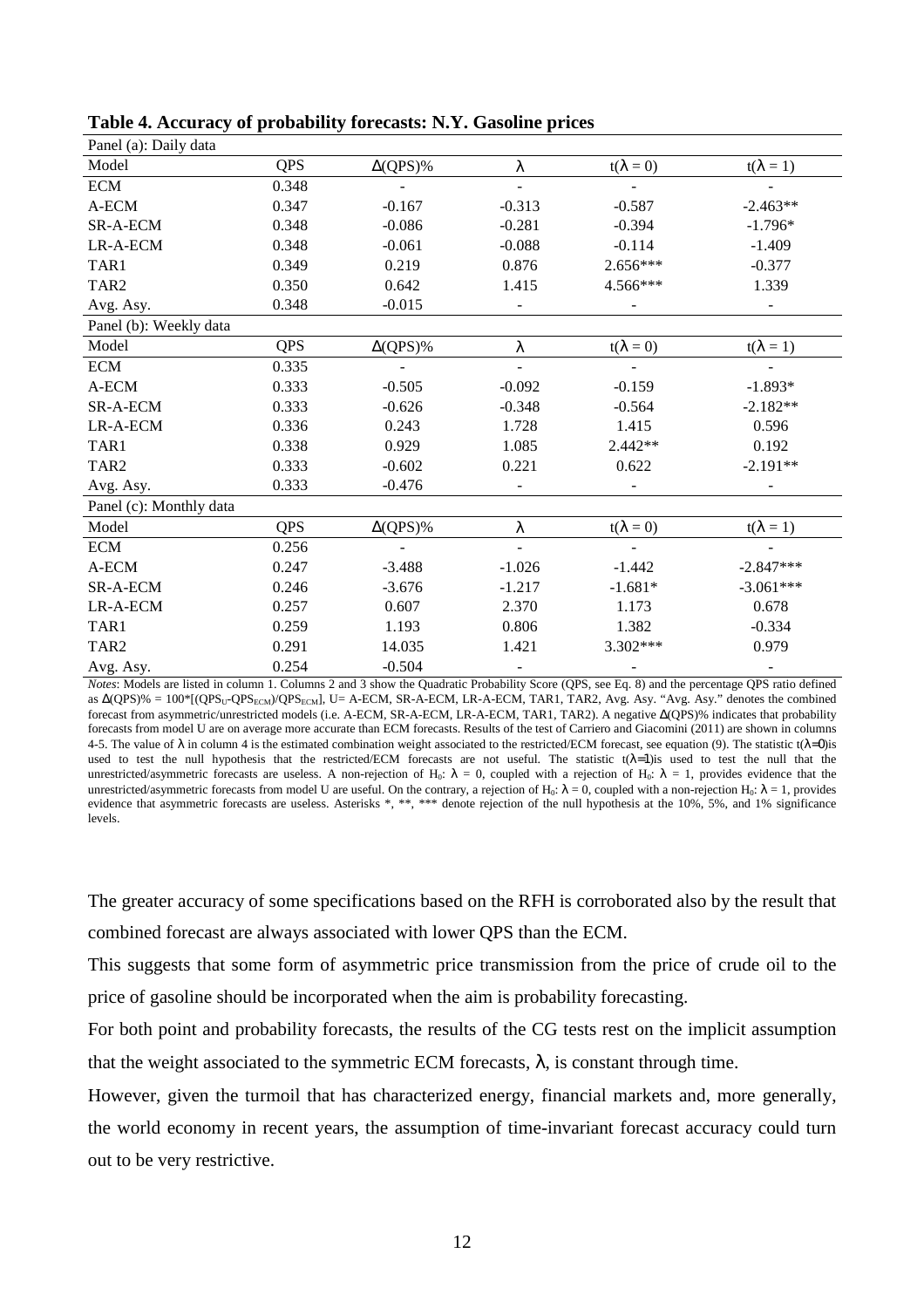

#### **Figure 1. Local usefulness of asymmetries for point forecasts of the NY gasoline spot price**

*Notes*: this figure shows the results of the CG test for the local usefulness of restrictions for point forecasts at daily (first column), weekly (second column) and monthly (third column) frequencies.. The restricted model is the Error Correction Model (ECM), while the model that labels the graph produces the unrestricted forecasts. The blue solid line is the estimated optimal weight. The red dashed and the black continuous horizontal lines are drawn in correspondence of  $\lambda_t = 1$  and  $\lambda_t = 0$ , for all *t*, respectively. The green dotted lines represent the 95% confidence bands. The null hypothesis  $\lambda_t = 0$  ( $\lambda_t = 1$ ) for all *t* is rejected if the value 0 (the value 1) falls outside the 95% confidence bands for at least one *t*. The null hypothesis  $\lambda_t = 1$  is used to test that the unrestricted forecast is useless. The null hypothesis  $\lambda_t = 0$  is used to test that the restricted forecast is useless. Thus, rejection of  $\lambda_t = 1$  and non-rejection  $\lambda_t =$ 0 imply that the asymmetric model is useful.

As already anticipated in the methodological section of this paper, this issue can be addressed with a test of local usefulness of forecasts.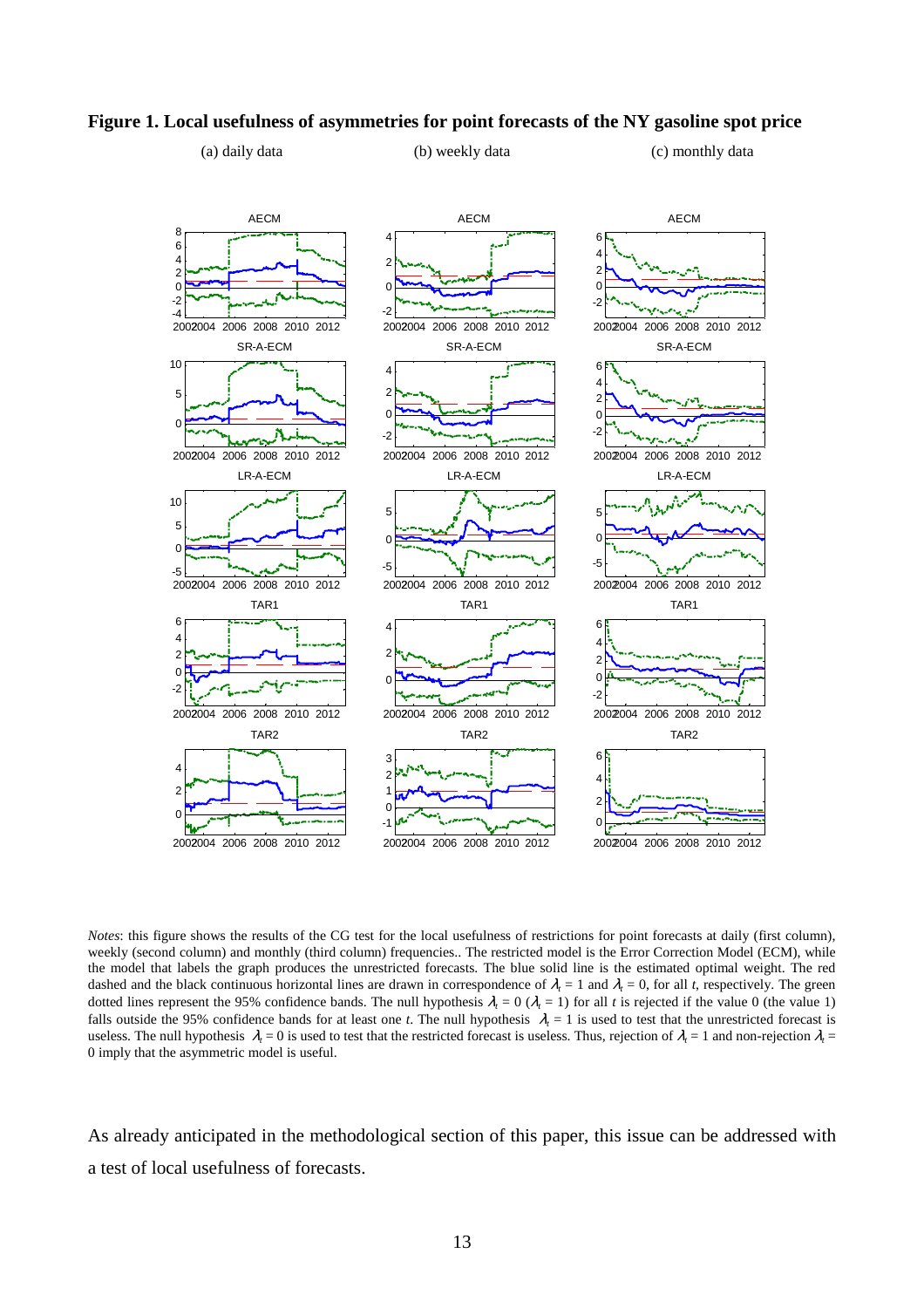## **Figure 2. Local usefulness of asymmetries for probability forecasts of the NY gasoline spot price**



*Notes*: see Figure 1.

Results for point forecasts at daily, weekly and monthly horizons are shown in columns 1, 2 and 3 of Figure 1. A joint inspection of all graphs reveals that the combining weight associated to the ECM forecasts is not constant through time.

Focusing on daily forecasts (first column in Figure 1), in most cases at the beginning (i.e. 2002-late 2005) and at the end (i.e. 2010-2012) of the forecast evaluation sample, the estimates of  $\lambda$  range between 0 and 1, that is some form asymmetric price transmission might be helpful for point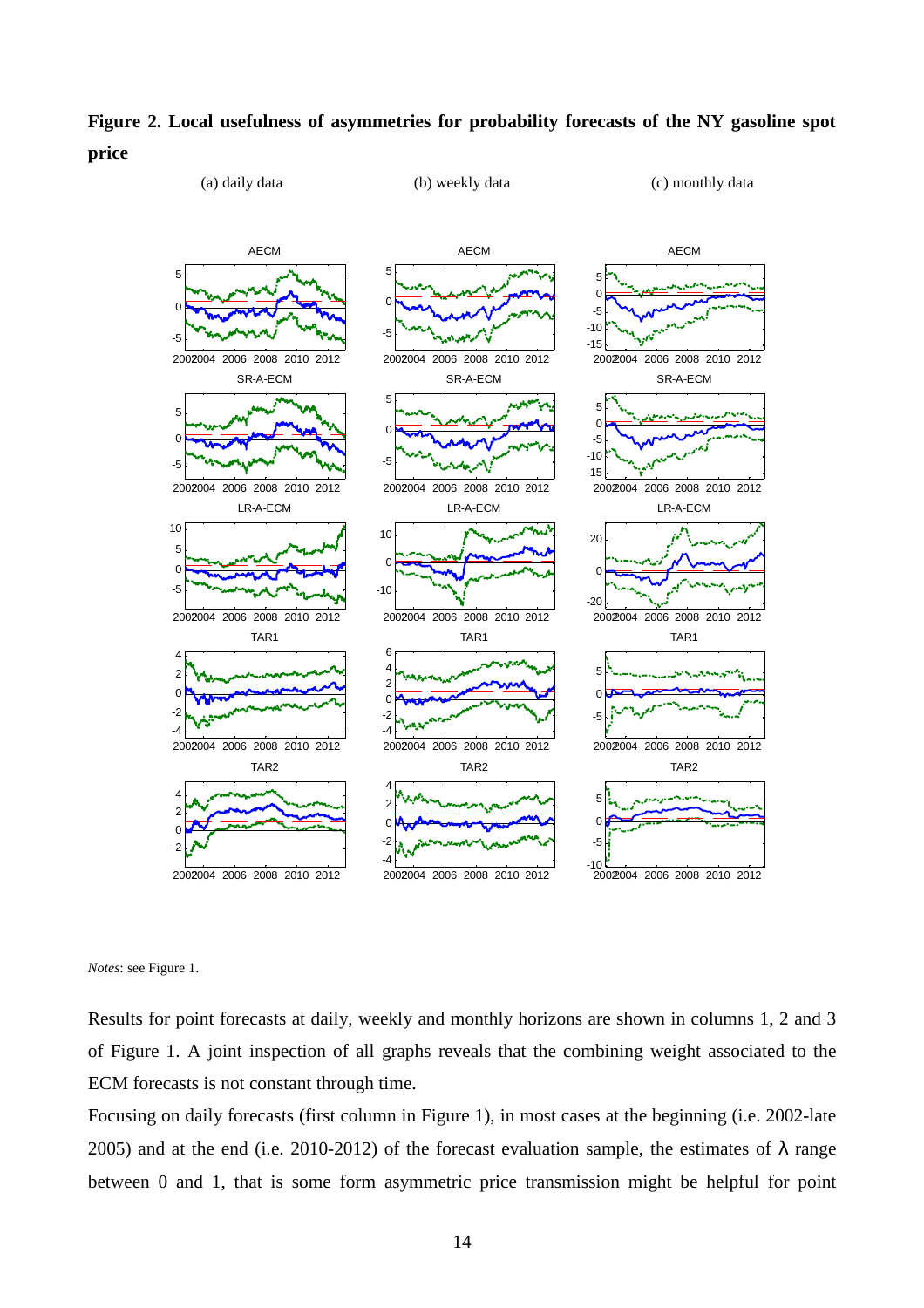forecasting. However, from 2005 to 2009, the period that includes the oil price bubble that originated in March 2008 (Phillips and Yu, 2011), the estimated combining weight associated to the ECM model is much larger, ruling out the possibility to improve forecasts with asymmetric models. This result is confirmed by inspecting the 95% confidence intervals. In many cases, the null hypothesis that  $\lambda_t = 0$  is rejected for at least one time period, while the null hypothesis that the ECM should receive a combining weight equal to unity is never rejected.

Looking at the graphs in the second column of Figure 1, we see that the estimates of  $\lambda_t$  are generally close to one starting from late 2008, meaning that after the burst of the oil price bubble weekly point forecasts cannot be improved by incorporating the RFH in the models. On the contrary, since the estimates of  $\lambda_t$  during the period 2002-early 2008 are quite close to zero, asymmetric models might have been more accurate than the ECM. In particular, in the time period spanning 2006 through 2009, the GC test leads to a rejection of the null hypothesis that  $\lambda_t = 1$  for A-ECM and SR-A-ECM. Moreover, since the null hypothesis that ECM should receive a zero combination weight is never rejected for those specifications, we can conclude that during the oil price bubble the RFH would have led to more accurate point forecasts.

The tests of local usefulness for monthly data, shown in the last column of Figure 1, display a very similar pattern, suggesting that both A-ECM and SR-A-ECM have outperformed the ECM.

To sum up, results in Figure 1 highlights that the forecasting performance of the models is not constant through time and that A-ECM and SR-A-ECM might outperform the ECM at weekly and monthly horizon. Lastly, we notice that when the RFH is captured by means of LR-A-ECM and TAR-ECM specifications, the ECM always yields more accurate forecasts, irrespective of the sampling frequency of the data.

The local usefulness of asymmetric models for probability forecasting can be assessed by looking at the graphs reported in Figure 2. The estimates of  $\lambda_t$  are more often closer to zero than to one, that is asymmetries are useful for probability forecasting. Confidence intervals for the estimates of  $\lambda_t$  show that, irrespective of the sampling frequency of the data, there are several cases where the value zero always lies within the interval, while the value one is outside the interval. For A-ECM and SR-A-ECM point forecasts, this finding is confirmed in the majority of cases.

Our analysis on the NY gasoline spot price allows to draw some interesting conclusions. First, some asymmetric models yield more accurate probability and sign forecasts than the ECM. Second, there is evidence that the relative performance of the models changes through time.

Third, even if the improvements in forecast accuracy obtained by embedding the RFH are quite low, our results point out that at weekly and monthly horizons asymmetric ECM specifications outperform the standard ECM.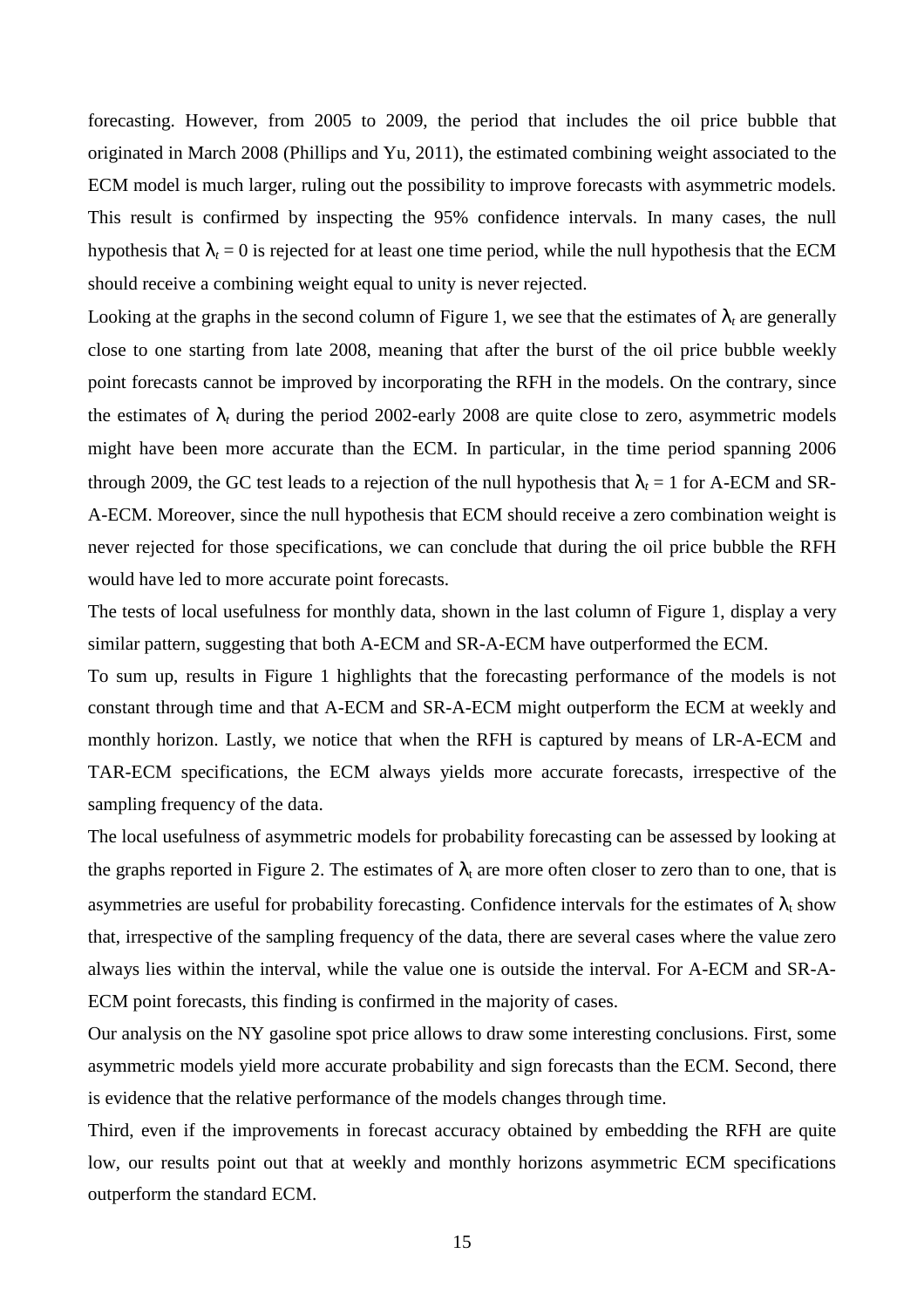#### **Table 5. Accuracy of point, direction-of-change and probability forecasts: Gulf Coast and Los Angeles gasoline spot prices, diesel and gasoline retail prices**

|           | $1$ and $(n)$ . I only I orderable |                  |                    |                              |                 |                  |            |                  |  |  |  |
|-----------|------------------------------------|------------------|--------------------|------------------------------|-----------------|------------------|------------|------------------|--|--|--|
|           |                                    |                  | Spot prices        | Retail prices                |                 |                  |            |                  |  |  |  |
|           | Gulf Coast (GC)                    |                  | Los Angeles $(LA)$ |                              | Regular(G)      |                  | Diesel (D) |                  |  |  |  |
| Frequency | Min MSFE                           | Median $\lambda$ | Min MSFE           | Min MSFE<br>Median $\lambda$ |                 | Median $\lambda$ | Min MSFE   | Median $\lambda$ |  |  |  |
| Daily     | <b>ECM</b>                         | 1.548            | Avg. Asy.          | 0.662                        |                 | $\sim$           |            |                  |  |  |  |
| Weekly    | LR-A-ECM                           | 1.002            | <b>ECM</b>         | 1.587                        | <b>SR-A-ECM</b> | 0.901            | SR-A-ECM   | 0.587            |  |  |  |
| Monthly   | Avg. Asy.                          | 0.745            | LR-A-ECM           | 0.989                        |                 | 1.365            | Avg. Asy.  | 1.750            |  |  |  |
|           | Panel (b): Sign Forecasts          |                  |                    |                              |                 |                  |            |                  |  |  |  |
|           |                                    |                  | Spot prices        | Retail prices                |                 |                  |            |                  |  |  |  |
|           |                                    |                  |                    |                              |                 |                  |            |                  |  |  |  |

Panel (a): Point Forecasts

|               | Panel (b): Sign Forecasts |                 |                                       |                  |                                        |                  |                  |           |  |  |
|---------------|---------------------------|-----------------|---------------------------------------|------------------|----------------------------------------|------------------|------------------|-----------|--|--|
|               |                           |                 | Spot prices                           |                  | Retail prices                          |                  |                  |           |  |  |
|               |                           | Gulf Coast (GC) |                                       | Los Angeles (LA) | Regular(G)                             |                  | Diesel $(D)$     |           |  |  |
| Frequency     | <b>Max MFTR</b>           | Max SR          | <b>Max MFTR</b>                       | Max SR           | <b>Max MFTR</b>                        | Max SR           | <b>Max MFTR</b>  | Max SR    |  |  |
| Daily         | A-ECM                     | SR-A-ECM        | Avg. Asy.                             | Avg. Asy.        |                                        |                  |                  |           |  |  |
| Weekly        | <b>ECM</b>                | A-ECM           | TAR <sub>2</sub>                      | LR-A-ECM         | $\overline{\text{SR-A-ECM}}$ Avg. Asy. |                  | TAR <sub>2</sub> | A-ECM     |  |  |
| Monthly       | SR-A-ECM                  | SR-A-ECM        | $\overline{\text{SR-A-ECM}}$ SR-A-ECM |                  | SR-A-ECM                               | TAR <sub>2</sub> | TAR1             | Avg. Asy. |  |  |
| _ _ _ _ _ _ _ |                           |                 |                                       |                  |                                        |                  |                  |           |  |  |

Panel (c): Probability Forecasts

|           |                 |                  | Spot prices      | Retail prices    |                          |                  |                  |                  |  |
|-----------|-----------------|------------------|------------------|------------------|--------------------------|------------------|------------------|------------------|--|
|           | Gulf Coast (GC) |                  | Los Angeles (LA) |                  | Regular(G)               |                  |                  | Diesel $(D)$     |  |
| Frequency | Min OPS         | Median $\lambda$ | Min OPS          | Median $\lambda$ | Min QPS                  | Median $\lambda$ | Min OPS          | Median $\lambda$ |  |
| Daily     | A-ECM           | 0.015            | Avg. Asy.        | 0.682            | $\overline{\phantom{0}}$ | -                |                  |                  |  |
| Weekly    | SR-A-ECM        | 0.552            | <b>ECM</b>       | 1.201            | SR-A-ECM                 | 0.796            | A-ECM            | 0.648            |  |
| Monthly   | SR-A-ECM        | 0.944            | A-ECM            | $-0.195$         | TAR <sub>2</sub>         | 1.141            | TAR <sub>1</sub> | 0.483            |  |

*Notes:* in Panels a), b) and c), entries headed "min MSFE", "max MFTR", "max SR" and "min QPS" indicate the most accurate forecasting model. In Panels a) and c), "Median  $\lambda$ " is the median of the estimates of  $\lambda$  from the CG test. If  $\lambda=0$ , an optimal combination of forecasts should assign unit weight to one of the asymmetric models (i.e. A-ECM, SR-A-ECM, LR-A-ECM, TAR1, TAR2) and zero weight to the ECM; vice versa, when  $\lambda=1$ the optimal combined forecast coincides with the symmetric ECM. "Avg. Asy." denotes a combined forecasts obtained as the simple average of the forecasts from asymmetric models.

Fourth, in most cases the type of asymmetric adjustment captured by the TAR-ECM is useless for forecasting. Fifth, A-ECM and SR-A-ECM appear to be the best alternatives to incorporate the RFH in forecasting models.

## **4.2 Forecasting the Gulf Coast and Los Angeles gasoline spot prices, and the diesel and gasoline retail prices**

The evaluation of forecasts of the Gulf Coast and Los Angeles spot prices, and of the retail prices of regular gasoline and diesel is reported in Table 5.

Panel a) of Table 5 shows that A-ECM specifications are often associated to the minimum MSFE, suggesting that the RFH might lead to more accurate point forecasts. However, when taking into account the value of the combining weight,  $\lambda$ , it emerges that, irrespective of the type of price, whether spot or retail, the median of the estimates of  $\lambda$  is close to one in most cases. This means that the ECM specification actually receives full weight in a forecast combination and the RFH does not improve the forecast accuracy of the estimated models. Although these results are not supportive of the usefulness of asymmetries, they can be helpful to draw some indications on the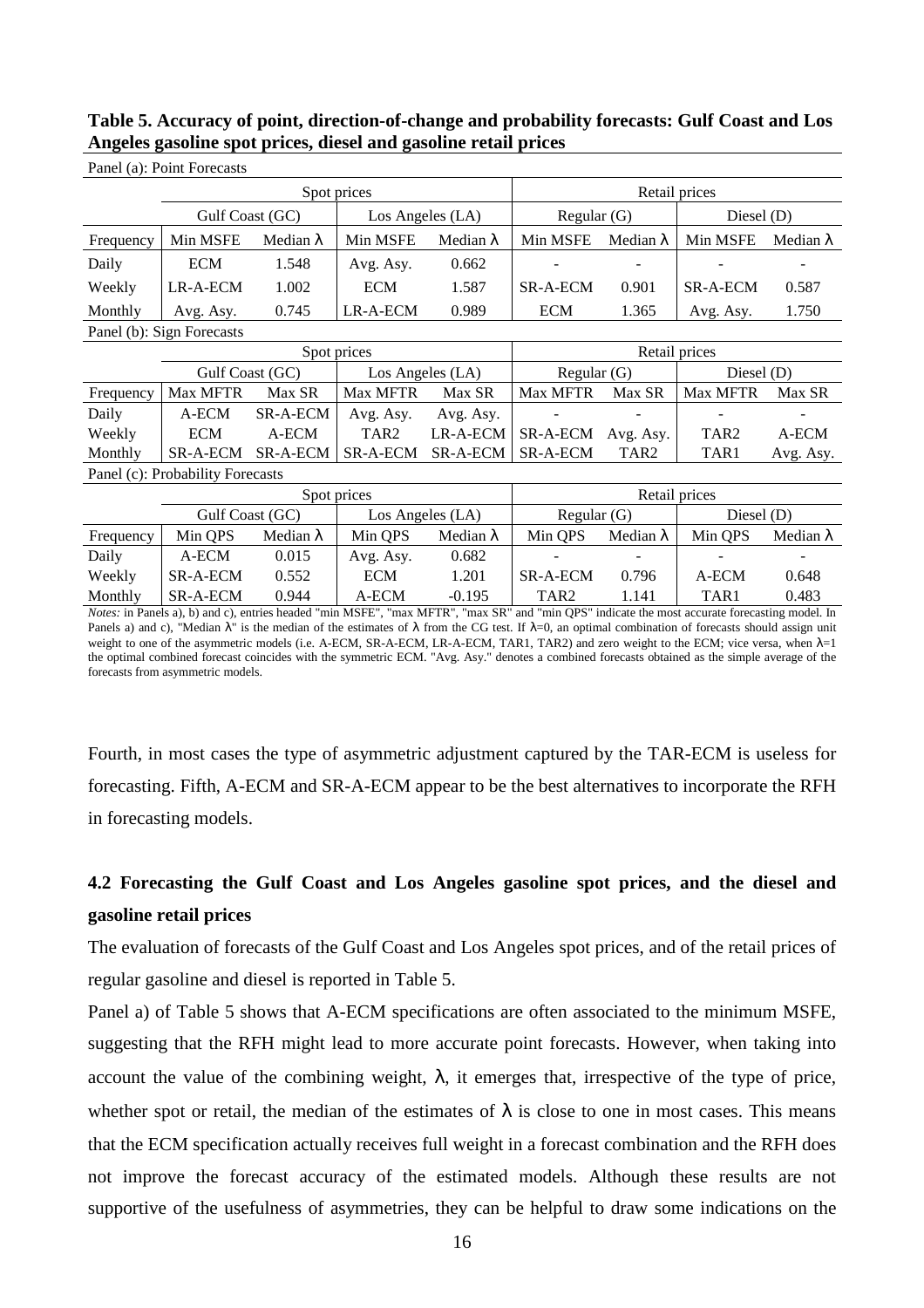relative validity of the different asymmetric specifications. For instance, in coherence with the results described in the previous section, TAR-ECM models are never selected as the best option. Notice that none of the asymmetric ECM clearly dominates, since the relative accuracy of A-ECM, SR-A-ECM and LR-A-ECM depends on the series under analysis and on the sampling frequency of the data. Moreover, the combination of forecasts from the asymmetric models often leads to the highest MSFE reduction, thus reinforcing our conclusion that the empirical evidence of superior forecasting performance due to the RFH is scarce and that none of the asymmetric specifications taken into account can fully describe the price transmission mechanism from crude oil to petroleum products.

In the case of sign forecasts results are quite different. From Panel b) of Table 5 we see that the RFH yields more accurate direction-of-change forecasts in 19 comparisons out of 20. The asymmetric ECM specifications are more often associated to higher MFTR or SR than the TAR-ECM models. Consistently with the results for the NY gasoline spot price, the SR-A-ECM appears to be a good choice also for the Gulf Coast and Los Angeles gasoline spot prices. The adequacy of the SR-A-ECM indicates that only short-run asymmetries matter for sign forecasting.

Panel c) of Table 5 confirms these results when probability forecasts are considered. Moreover, as opposed to what has been observed for point forecasts, the median value of the combining weight,  $\lambda$ , is more often closer to zero than to one, that is the RFH can be exploited in most cases to produce more accurate probability forecasts.

Notice that for probability forecasts the ECM is selected as the most accurate specification only once, while in 5 comparisons out of 10 either A-ECM or SR-A-ECM minimize the QPS.

#### **4.3. Summary of results**

Table 6 provides a summary of the main results of the paper. Entries of this table represent the number and percentage of comparisons according to which forecasts embedding the RFH outperform the standard ECM.

Panel a) of Table 6 shows that accuracy gains due to the RFH are rare when point forecasts are considered: asymmetric models yield more accurate predictions than the ECM only 18.5% and 20.8% of the cases for spot and retail prices, respectively. The presence of accuracy gains due to the RFH is influenced by the sampling frequency of the data. The largest number of cases in which asymmetric models outperform the ECM is recorded at monthly sampling frequency for spot prices, while it is at weekly sampling frequency for retail prices.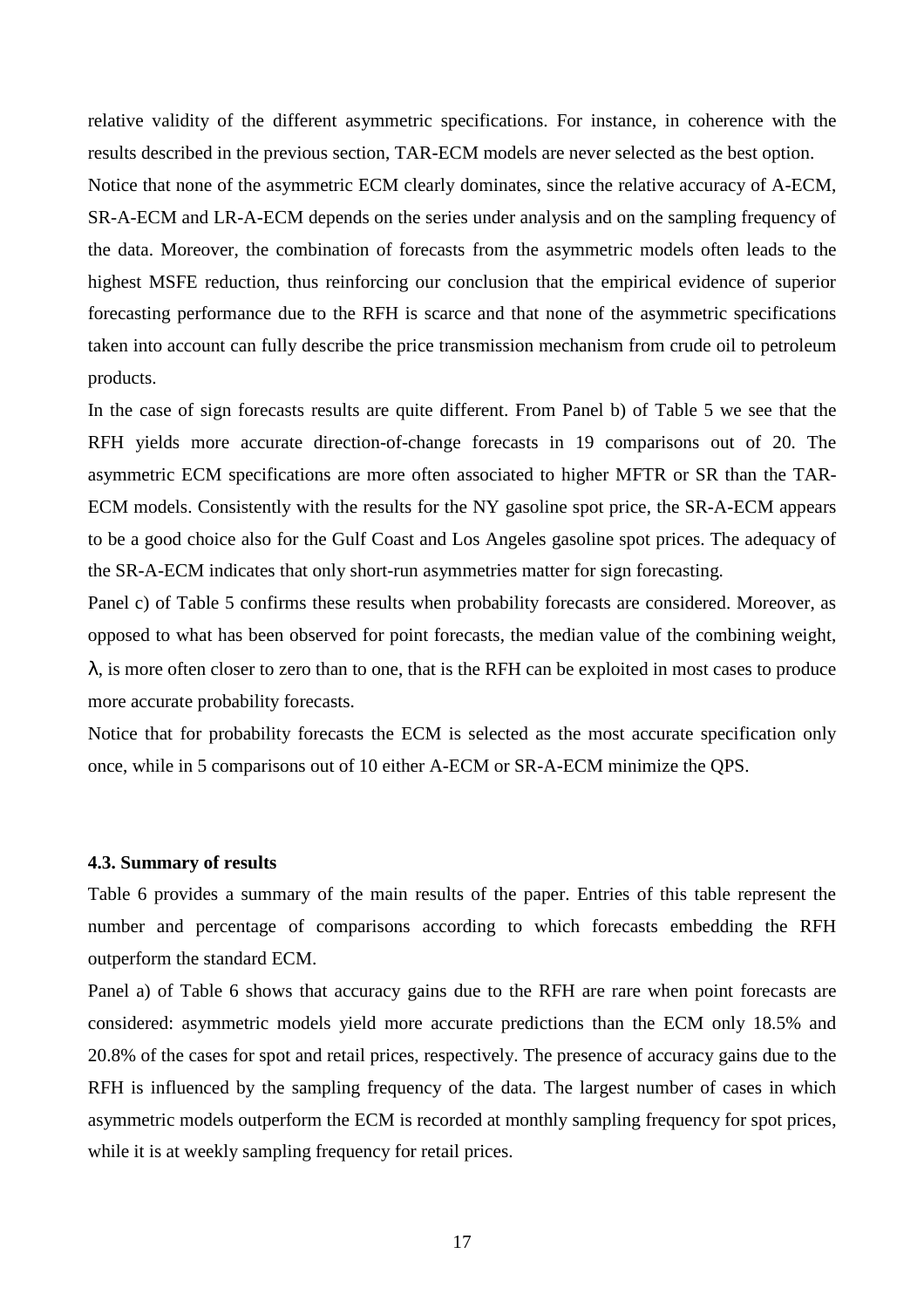**Table 6. Summary of results** 

| Retail<br>Spot<br>New York<br><b>Gulf Coast</b><br>Diesel<br>Los Angeles<br>Regular<br>Spot<br>Spot & Retail<br>Retail<br>#<br>#<br>#<br>#<br>$\%$<br>#<br>#<br>$\frac{0}{0}$<br>$\%$<br>#<br>$\%$<br>#<br>$\%$<br>$\%$<br>$\%$<br>$\%$<br>33.3<br>0.0<br>$\overline{2}$<br>18<br>Daily<br>0.0<br>6<br>$\overline{2}$<br>11.1<br>6<br>6<br>$\Omega$<br>0<br>۰<br>33.3<br>33.3<br>18<br>Weekly<br>16.7<br>16.7<br>0.0<br>2<br>33.3<br>20.0<br>0<br>6<br>2<br>2<br>11.1<br>30<br>6<br>6<br>6<br>6<br>6<br>33.3<br>18<br>50.0<br>16.7<br>0.0<br>16.7<br>33.3<br>8.3<br>$\overline{0}$<br>30<br>23.3<br>Monthly<br>$\mathfrak{D}$<br>6<br>6<br>6<br>6<br>2<br>3<br>6<br>6<br>18<br>3<br>18<br>2<br>12<br>3<br>25.0<br>10<br>18.5<br>20.8<br>18<br>22.2<br>3<br>16.7<br>16.7<br>16.7<br>12<br>54<br>13<br>78<br>Total<br>$\mathcal{F}$<br>24<br>16.7<br>4<br>Panel (b): Directional accuracy (SR increases due to the RFH)<br>Retail<br>Spot<br>New York<br>Diesel<br><b>Gulf Coast</b><br>Los Angeles<br>Spot<br>Spot & Retail<br>Regular<br>Retail<br>#<br>$\%$<br>#<br>#<br>#<br>$\%$<br>#<br>$\%$<br>#<br>$\%$<br>$\%$<br>$\%$<br>#<br>$\%$<br>#<br>$\%$<br>83.3<br>83.3<br>5/<br>13<br>18<br>72.2<br>Daily<br>3<br>50.0<br>5<br>6<br>6<br>$\sqrt{2}$<br>6<br>$\overline{\phantom{a}}$<br>÷<br>50.0<br>50.0<br>50.0<br>3<br>50.0<br>100.0<br>18<br>50.0<br>3<br>$\mathcal{E}$<br>9<br>75.0<br>18<br>Weekly<br>6<br>30<br>60.0<br>6<br>-6<br>6<br>6<br>9.<br>3 <sub>1</sub><br>6<br>50.0<br>83.3<br>83.3<br>18<br>83.3<br>5<br>66.7<br>13<br>72.2<br>30<br>3<br>5<br>6<br>9<br>2<br>75.0<br>22<br>Monthly<br>5.<br>6<br>6<br>4<br>6<br>73.3<br>6<br>18<br>13<br>18<br>8<br>12<br>83.3<br>35<br>18<br>61.1<br>72.2<br>66.7<br>10<br>12<br>54<br>64.8<br>18<br>40<br>78<br>Total<br>-11<br>24<br>75.0<br>51.3<br>61.1<br>Panel (c): Probability Forecasts (QPS reductions due to the RFH)<br>Retail<br>Spot<br>New York<br><b>Gulf Coast</b><br>Diesel<br>Regular<br>Spot<br>Retail<br>Spot & Retail<br>Los Angeles<br>#<br>#<br>#<br>$\%$<br>#<br>#<br>#<br>$\%$<br>$\%$<br>#<br>$\%$<br>$\%$<br>$\%$<br>$\%$<br>#<br>$\%$<br>18<br>Daily<br>66.7<br>16.7<br>9<br>50.0<br>66.7<br>6<br>6<br>$4 \quad$<br>$\mathbf{1}$<br>6<br>4<br>/ –<br>۰<br>33.3<br>50.0<br>$0.0\,$<br>2<br>33.3<br>18<br>38.9<br>33.3<br>Weekly<br>66.7<br>3<br>$7^{\circ}$<br>2<br>36.7<br>6<br>$\Omega$<br>6<br>6<br>$\overline{2}$<br>30<br>6<br>4<br>11<br>4/<br>6 | Panel (a): Point Forecasts (MSFE reductions due to the RFH) |  |  |  |  |  |  |  |  |  |  |  |  |
|-----------------------------------------------------------------------------------------------------------------------------------------------------------------------------------------------------------------------------------------------------------------------------------------------------------------------------------------------------------------------------------------------------------------------------------------------------------------------------------------------------------------------------------------------------------------------------------------------------------------------------------------------------------------------------------------------------------------------------------------------------------------------------------------------------------------------------------------------------------------------------------------------------------------------------------------------------------------------------------------------------------------------------------------------------------------------------------------------------------------------------------------------------------------------------------------------------------------------------------------------------------------------------------------------------------------------------------------------------------------------------------------------------------------------------------------------------------------------------------------------------------------------------------------------------------------------------------------------------------------------------------------------------------------------------------------------------------------------------------------------------------------------------------------------------------------------------------------------------------------------------------------------------------------------------------------------------------------------------------------------------------------------------------------------------------------------------------------------------------------------------------------------------------------------------------------------------------------------------------------------------------------------------------------------------------------------------------------------------------------------------------------------------------------------------------------|-------------------------------------------------------------|--|--|--|--|--|--|--|--|--|--|--|--|
|                                                                                                                                                                                                                                                                                                                                                                                                                                                                                                                                                                                                                                                                                                                                                                                                                                                                                                                                                                                                                                                                                                                                                                                                                                                                                                                                                                                                                                                                                                                                                                                                                                                                                                                                                                                                                                                                                                                                                                                                                                                                                                                                                                                                                                                                                                                                                                                                                                         |                                                             |  |  |  |  |  |  |  |  |  |  |  |  |
|                                                                                                                                                                                                                                                                                                                                                                                                                                                                                                                                                                                                                                                                                                                                                                                                                                                                                                                                                                                                                                                                                                                                                                                                                                                                                                                                                                                                                                                                                                                                                                                                                                                                                                                                                                                                                                                                                                                                                                                                                                                                                                                                                                                                                                                                                                                                                                                                                                         |                                                             |  |  |  |  |  |  |  |  |  |  |  |  |
|                                                                                                                                                                                                                                                                                                                                                                                                                                                                                                                                                                                                                                                                                                                                                                                                                                                                                                                                                                                                                                                                                                                                                                                                                                                                                                                                                                                                                                                                                                                                                                                                                                                                                                                                                                                                                                                                                                                                                                                                                                                                                                                                                                                                                                                                                                                                                                                                                                         |                                                             |  |  |  |  |  |  |  |  |  |  |  |  |
|                                                                                                                                                                                                                                                                                                                                                                                                                                                                                                                                                                                                                                                                                                                                                                                                                                                                                                                                                                                                                                                                                                                                                                                                                                                                                                                                                                                                                                                                                                                                                                                                                                                                                                                                                                                                                                                                                                                                                                                                                                                                                                                                                                                                                                                                                                                                                                                                                                         |                                                             |  |  |  |  |  |  |  |  |  |  |  |  |
|                                                                                                                                                                                                                                                                                                                                                                                                                                                                                                                                                                                                                                                                                                                                                                                                                                                                                                                                                                                                                                                                                                                                                                                                                                                                                                                                                                                                                                                                                                                                                                                                                                                                                                                                                                                                                                                                                                                                                                                                                                                                                                                                                                                                                                                                                                                                                                                                                                         |                                                             |  |  |  |  |  |  |  |  |  |  |  |  |
|                                                                                                                                                                                                                                                                                                                                                                                                                                                                                                                                                                                                                                                                                                                                                                                                                                                                                                                                                                                                                                                                                                                                                                                                                                                                                                                                                                                                                                                                                                                                                                                                                                                                                                                                                                                                                                                                                                                                                                                                                                                                                                                                                                                                                                                                                                                                                                                                                                         |                                                             |  |  |  |  |  |  |  |  |  |  |  |  |
|                                                                                                                                                                                                                                                                                                                                                                                                                                                                                                                                                                                                                                                                                                                                                                                                                                                                                                                                                                                                                                                                                                                                                                                                                                                                                                                                                                                                                                                                                                                                                                                                                                                                                                                                                                                                                                                                                                                                                                                                                                                                                                                                                                                                                                                                                                                                                                                                                                         |                                                             |  |  |  |  |  |  |  |  |  |  |  |  |
|                                                                                                                                                                                                                                                                                                                                                                                                                                                                                                                                                                                                                                                                                                                                                                                                                                                                                                                                                                                                                                                                                                                                                                                                                                                                                                                                                                                                                                                                                                                                                                                                                                                                                                                                                                                                                                                                                                                                                                                                                                                                                                                                                                                                                                                                                                                                                                                                                                         |                                                             |  |  |  |  |  |  |  |  |  |  |  |  |
|                                                                                                                                                                                                                                                                                                                                                                                                                                                                                                                                                                                                                                                                                                                                                                                                                                                                                                                                                                                                                                                                                                                                                                                                                                                                                                                                                                                                                                                                                                                                                                                                                                                                                                                                                                                                                                                                                                                                                                                                                                                                                                                                                                                                                                                                                                                                                                                                                                         |                                                             |  |  |  |  |  |  |  |  |  |  |  |  |
|                                                                                                                                                                                                                                                                                                                                                                                                                                                                                                                                                                                                                                                                                                                                                                                                                                                                                                                                                                                                                                                                                                                                                                                                                                                                                                                                                                                                                                                                                                                                                                                                                                                                                                                                                                                                                                                                                                                                                                                                                                                                                                                                                                                                                                                                                                                                                                                                                                         |                                                             |  |  |  |  |  |  |  |  |  |  |  |  |
|                                                                                                                                                                                                                                                                                                                                                                                                                                                                                                                                                                                                                                                                                                                                                                                                                                                                                                                                                                                                                                                                                                                                                                                                                                                                                                                                                                                                                                                                                                                                                                                                                                                                                                                                                                                                                                                                                                                                                                                                                                                                                                                                                                                                                                                                                                                                                                                                                                         |                                                             |  |  |  |  |  |  |  |  |  |  |  |  |
|                                                                                                                                                                                                                                                                                                                                                                                                                                                                                                                                                                                                                                                                                                                                                                                                                                                                                                                                                                                                                                                                                                                                                                                                                                                                                                                                                                                                                                                                                                                                                                                                                                                                                                                                                                                                                                                                                                                                                                                                                                                                                                                                                                                                                                                                                                                                                                                                                                         |                                                             |  |  |  |  |  |  |  |  |  |  |  |  |
|                                                                                                                                                                                                                                                                                                                                                                                                                                                                                                                                                                                                                                                                                                                                                                                                                                                                                                                                                                                                                                                                                                                                                                                                                                                                                                                                                                                                                                                                                                                                                                                                                                                                                                                                                                                                                                                                                                                                                                                                                                                                                                                                                                                                                                                                                                                                                                                                                                         |                                                             |  |  |  |  |  |  |  |  |  |  |  |  |
|                                                                                                                                                                                                                                                                                                                                                                                                                                                                                                                                                                                                                                                                                                                                                                                                                                                                                                                                                                                                                                                                                                                                                                                                                                                                                                                                                                                                                                                                                                                                                                                                                                                                                                                                                                                                                                                                                                                                                                                                                                                                                                                                                                                                                                                                                                                                                                                                                                         |                                                             |  |  |  |  |  |  |  |  |  |  |  |  |
|                                                                                                                                                                                                                                                                                                                                                                                                                                                                                                                                                                                                                                                                                                                                                                                                                                                                                                                                                                                                                                                                                                                                                                                                                                                                                                                                                                                                                                                                                                                                                                                                                                                                                                                                                                                                                                                                                                                                                                                                                                                                                                                                                                                                                                                                                                                                                                                                                                         |                                                             |  |  |  |  |  |  |  |  |  |  |  |  |
|                                                                                                                                                                                                                                                                                                                                                                                                                                                                                                                                                                                                                                                                                                                                                                                                                                                                                                                                                                                                                                                                                                                                                                                                                                                                                                                                                                                                                                                                                                                                                                                                                                                                                                                                                                                                                                                                                                                                                                                                                                                                                                                                                                                                                                                                                                                                                                                                                                         |                                                             |  |  |  |  |  |  |  |  |  |  |  |  |
|                                                                                                                                                                                                                                                                                                                                                                                                                                                                                                                                                                                                                                                                                                                                                                                                                                                                                                                                                                                                                                                                                                                                                                                                                                                                                                                                                                                                                                                                                                                                                                                                                                                                                                                                                                                                                                                                                                                                                                                                                                                                                                                                                                                                                                                                                                                                                                                                                                         |                                                             |  |  |  |  |  |  |  |  |  |  |  |  |
|                                                                                                                                                                                                                                                                                                                                                                                                                                                                                                                                                                                                                                                                                                                                                                                                                                                                                                                                                                                                                                                                                                                                                                                                                                                                                                                                                                                                                                                                                                                                                                                                                                                                                                                                                                                                                                                                                                                                                                                                                                                                                                                                                                                                                                                                                                                                                                                                                                         |                                                             |  |  |  |  |  |  |  |  |  |  |  |  |
|                                                                                                                                                                                                                                                                                                                                                                                                                                                                                                                                                                                                                                                                                                                                                                                                                                                                                                                                                                                                                                                                                                                                                                                                                                                                                                                                                                                                                                                                                                                                                                                                                                                                                                                                                                                                                                                                                                                                                                                                                                                                                                                                                                                                                                                                                                                                                                                                                                         |                                                             |  |  |  |  |  |  |  |  |  |  |  |  |
|                                                                                                                                                                                                                                                                                                                                                                                                                                                                                                                                                                                                                                                                                                                                                                                                                                                                                                                                                                                                                                                                                                                                                                                                                                                                                                                                                                                                                                                                                                                                                                                                                                                                                                                                                                                                                                                                                                                                                                                                                                                                                                                                                                                                                                                                                                                                                                                                                                         |                                                             |  |  |  |  |  |  |  |  |  |  |  |  |
|                                                                                                                                                                                                                                                                                                                                                                                                                                                                                                                                                                                                                                                                                                                                                                                                                                                                                                                                                                                                                                                                                                                                                                                                                                                                                                                                                                                                                                                                                                                                                                                                                                                                                                                                                                                                                                                                                                                                                                                                                                                                                                                                                                                                                                                                                                                                                                                                                                         |                                                             |  |  |  |  |  |  |  |  |  |  |  |  |
| 50.0<br>50.0<br>18<br>50.0<br>50.0<br>66.7<br>3<br>10<br>55.6<br>12<br>Monthly<br>3<br>6<br>3<br>50.0<br>30<br>3<br>6<br>$4 \quad$<br>6<br>6<br>16<br>53.3<br>6<br>6                                                                                                                                                                                                                                                                                                                                                                                                                                                                                                                                                                                                                                                                                                                                                                                                                                                                                                                                                                                                                                                                                                                                                                                                                                                                                                                                                                                                                                                                                                                                                                                                                                                                                                                                                                                                                                                                                                                                                                                                                                                                                                                                                                                                                                                                    |                                                             |  |  |  |  |  |  |  |  |  |  |  |  |
| 18<br>18<br>55.6<br>18<br>27.8<br>5<br>12<br>41.7<br>5<br>12<br>41.7<br>26<br>54<br>48.1<br>27<br>61.1<br>10<br>$\mathcal{F}$<br>10<br>24<br>41.7<br>78 34.6<br>Total                                                                                                                                                                                                                                                                                                                                                                                                                                                                                                                                                                                                                                                                                                                                                                                                                                                                                                                                                                                                                                                                                                                                                                                                                                                                                                                                                                                                                                                                                                                                                                                                                                                                                                                                                                                                                                                                                                                                                                                                                                                                                                                                                                                                                                                                   |                                                             |  |  |  |  |  |  |  |  |  |  |  |  |

*Notes:* entries in this table represent the number and percentage of comparisons for which models incorporating the RFH lead to more accurate point (Panel a), sign (Panel b) and probability forecasts (Panel c). Columns headed "#" can be read as follows: "no. of cases / no. of comparisons", where "no. of cases" corresponds to the number of comparisons in which asymmetric models outperform the ECM. Rows headed "Total" sum over the "#" columns. Percentages are based on those figures. For each series and sampling frequency the figures in the table represent the forecasting comparison of the ECM against the following asymmetric models: A-ECM, SR-A-ECM, LR-A-ECM, TAR1, TAR2, Avg. Asy..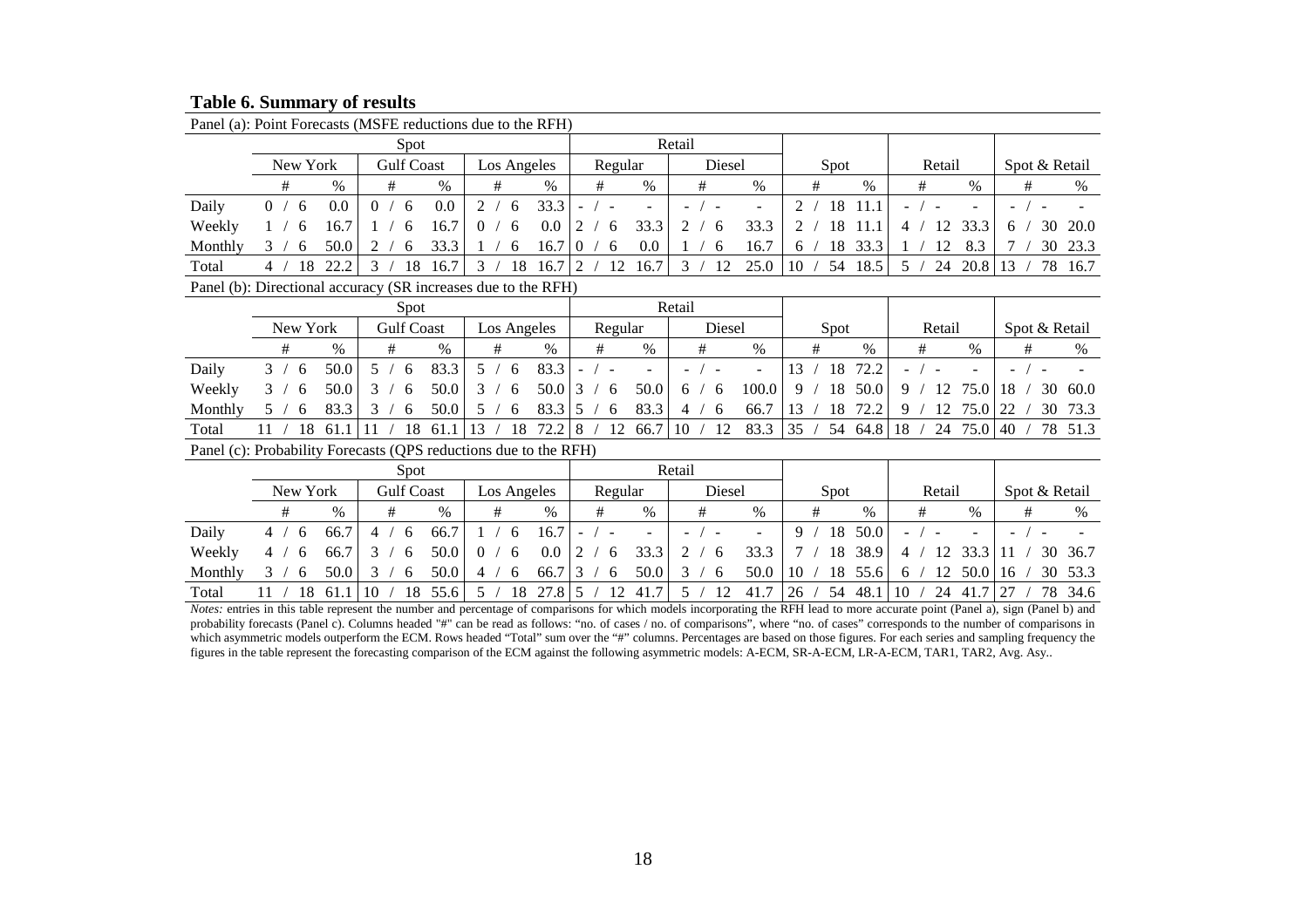

#### **Figure 3. Local usefulness of asymmetries for point and probability of spot and retail prices**

*Notes*: this figure summarizes the CG test for the local usefulness of restrictions for point forecasts (first column) and probability forecasts (second column) at monthly frequency, and for spot prices (first row) and retail prices (second row). The grey area is the spot price of WTI crude oil, the red line is the median of the estimates of the optimal combining weight  $\lambda_t$  (i.e. the median of the estimates of  $\lambda_t$  from the comparison of all asymmetric models against the ECM, for both spot and retail prices), the black dashed lines are drawn in correspondence of  $\lambda_t = 1$  and  $\lambda_t = 0$ . When  $\lambda_t = 1$ , forecasts from asymmetric models are useless. Conversely, if  $\lambda_t = 0$ . ECM forecasts is useless. Median estimates of  $\lambda$  lower than one and larger than zero indicate that combining asymmetric and ECM forecasts leads to more accurate predictions.

These results are confirmed by the graphs reported in Panels a) and c) of Figure 3, which illustrate the dynamics of the median value of the estimates of the combining weight,  $\lambda$ , for point forecasts of spot and retail prices. Some interesting considerations can be made. First, Panel a) shows that the median estimate of  $\lambda$  for spot prices is between zero and one most of the time.

This evidence implies that forecast combination might lead to more accurate predictions. Second, after the collapse of WTI price in 2008, the median estimate of  $\lambda$  is close to one, in which is equivalent to say that in this period the RFH was useless. Therefore, the ability of asymmetric models to improve the accuracy of monthly point forecasts of the spot price of gasoline is timevarying, and it is higher when the level of oil price volatility is low. Third, the median estimate of  $\lambda$ for retail prices reported in Panel c) is always close to one, meaning that the RFH is almost useless.

Results for sign forecasts are completely different. Panel b) of Table 6 illustrates that asymmetric models lead to more accurate forecasts than the ECM in most of the comparisons. As for spot prices, this happens 64% of the cases, and more often for monthly and daily forecasts than for weekly forecasts. When retail prices are considered, this percentage increases to 75%, and does not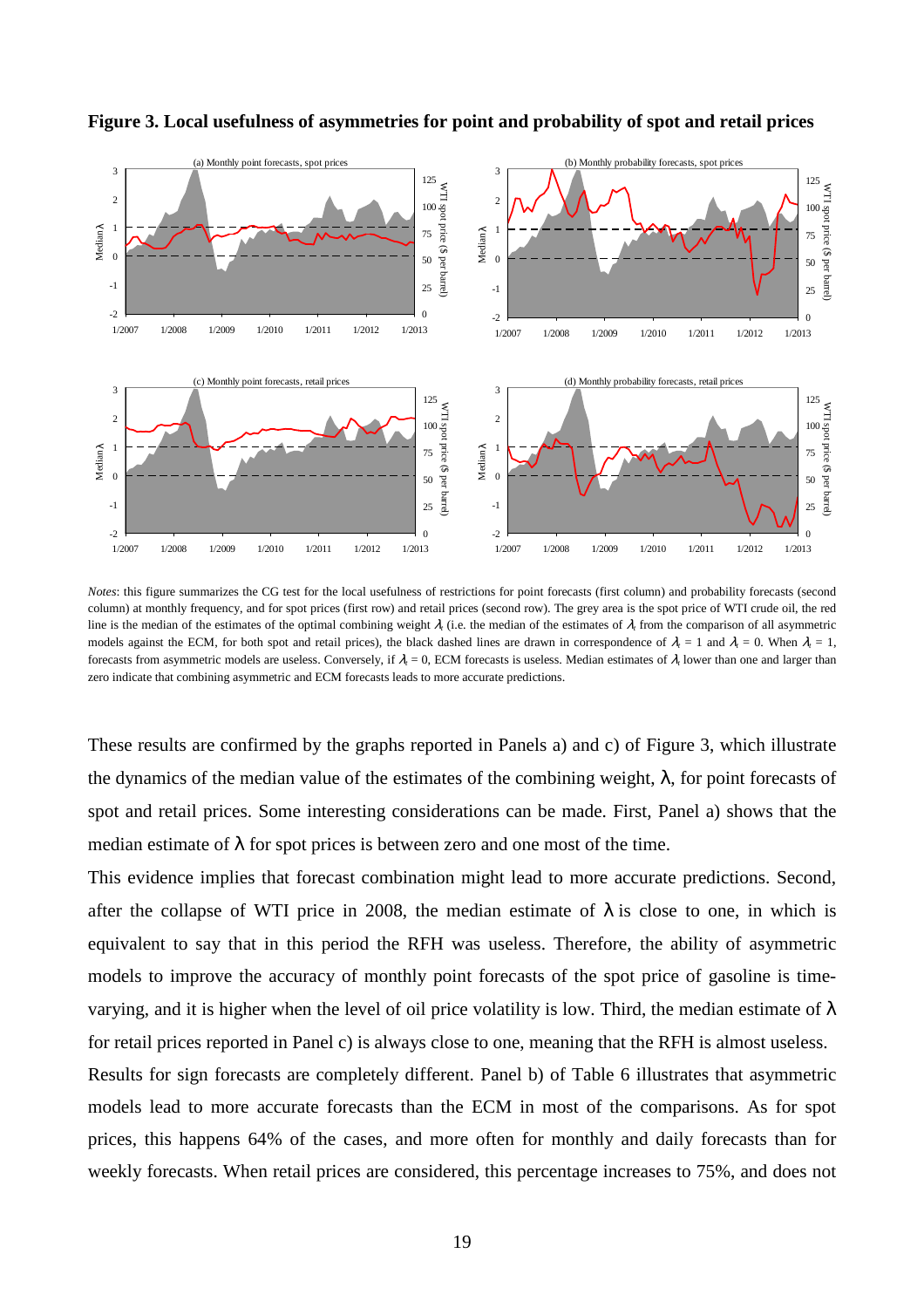change with the sampling frequency of the data. Lastly, we notice that the directional accuracy is higher for the price of diesel than for the price of regular gasoline.

The results for probability forecasts are similar to the findings obtained for sign forecasts (Panel c of Table 6). However, the number of cases favourable to asymmetric models is slightly lower. Accuracy gains due to the RFH are more frequent for daily and monthly data. Moreover, Panels b) and d) of Figure 3 illustrate that the relative accuracy of models changes through time.

#### **5. Conclusions**

Should we care about the Rockets and the Feathers when forecasting the price of petroleum products? While we believe that more work in this area is necessary to confirm our findings, our concise answer to this question is mixed: "yes" for sign and probability forecasts, "no" for point forecasts. Our results have also highlighted that the forecasting performance of the estimated models is time-varying and depends on the sampling frequency of the data.

Consistently with Bachmeier and Griffin (2003), we have shown that models based on the RFH have limited value if the aim is to produce accurate point forecasts. More precisely, according to our results, A-ECM forecasts are at most as accurate as the benchmark forecasts obtained by a standard ECM, while TAR-ECM have always been ranked last in terms of forecast accuracy.

However, we have documented that direction-of-change forecasts from asymmetric ECM often outperform those from the benchmark ECM. These results hold for spot price data at daily and monthly sampling frequencies and for retail price series. As shown by Leitch and Tanner (1991), directional accuracy is highly correlated with the profits that economic agents can make by relying on a given model. Therefore, the accuracy metrics used in this paper, namely MFTR and SR, can be interpreted as economic measures of performance. On the basis of our findings, investors should rely on direction-of-change forecasts from A-ECM specification in order to design profitable market-timing trading strategies.

In the case of probability forecasts, asymmetric ECM perform significantly better than the ECM, at all sampling frequencies for retail data, while at daily and monthly frequencies for spot data. This result suggests that the design of forecast scenarios for gasoline and diesel prices might be improved if the RFH is taken into account.

Moreover, the Carriero-Giacomini test shows that the relative forecasting performance of symmetric and asymmetric price transmission models is not constant through time at all sampling frequencies and for all price series. This implies that the usefulness of models has to be evaluated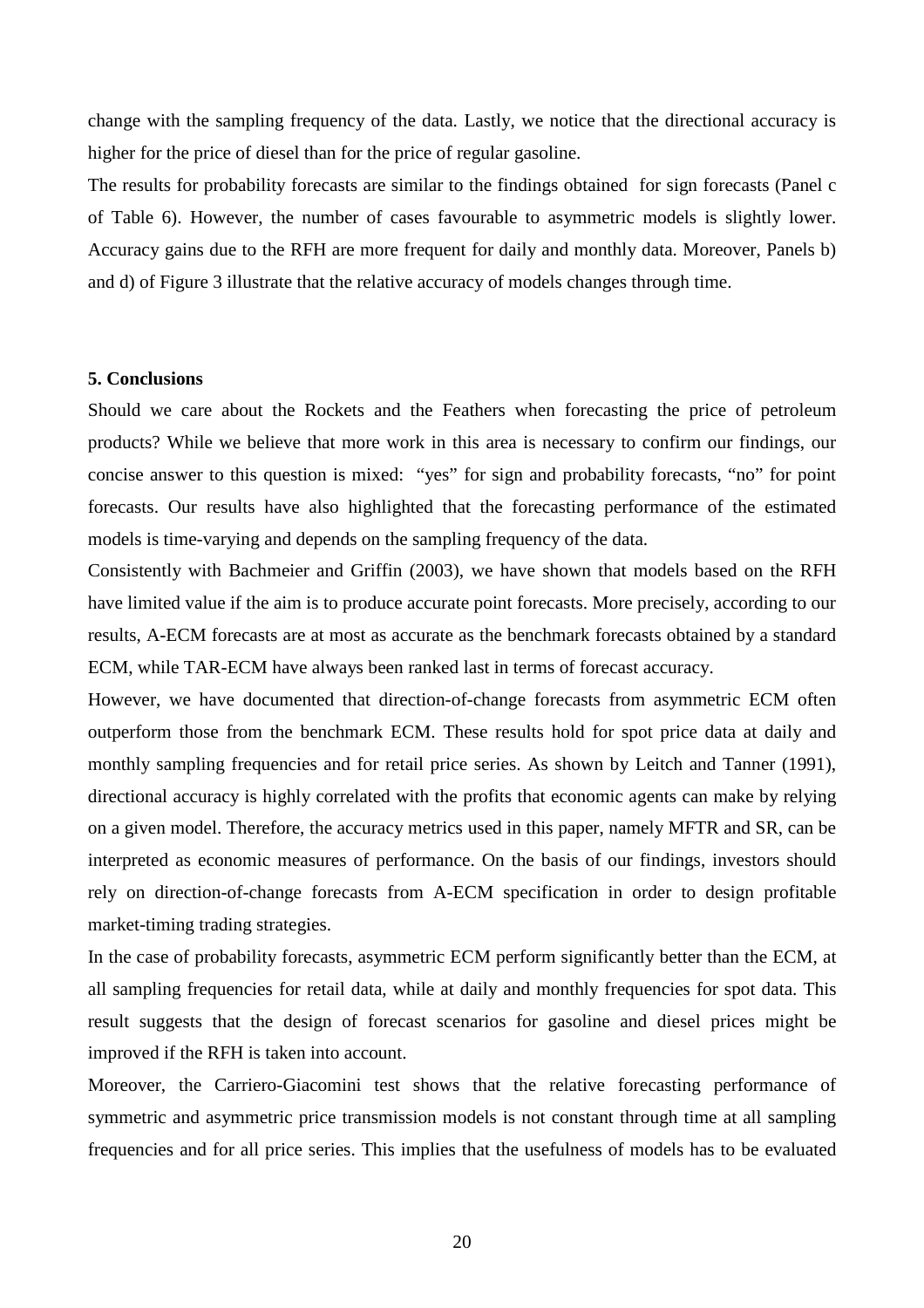conditionally on the state of the crude oil market, and that the forecasting performance of each specification changes through the business cycle.

The result that TAR-ECM specifications are often outperformed by asymmetric ECM reveals that the way the RFH is described is important for model building. This finding is reinforced by the result that forecast combination from different models often leads to forecast accuracy gains. Lastly, we have shown that the RFH is more useful at daily and monthly sampling frequency than for weekly data.

#### **References**

- Al-Gudhea, S., Kenc, T., Dibooglu, S., 2007. Do retail gasoline prices rise more readily than they fall? A threshold cointegration approach. Journal of Economics and Business, 59, 560-574.
- Bachmeier, L.J., Griffin, J.M., 2003. New evidence on asymmetric gasoline price responses. Review of Economics and Statistics, 85, 772-776.
- Bacon, R.W., 1991. Rockets and feathers: the asymmetric speed of adjustment of UK retail gasoline prices to cost changes. Energy Economics, 13, 211-218.
- Balke, N.S., Brown, S.P.A., Yücel, M., 1998. Crude oil and gasoline prices: an asymmetric relationship? Economic and Financial Policy Review, Q1, 2-11.
- Borenstein, S., Cameron, A.C., Gilbert, R., 1997. Do gasoline prices respond asymmetrically to crude oil price changes? Quarterly Journal of Economics, 112, 305-339.
- Brown, S.P.A., Yücel, M., 2000. Gasoline and crude oil prices: why the asymmetry? Economic and Financial Policy Review, Q3, 23-29.
- Carriero, A., Giacomini, R., 2011. How useful are no-arbitrage restrictions for forecasting the term structure of interest rates? Journal of Econometrics, 164, 21-34.
- Diebold, F.X., Rudebusch, G.D., 1989. Scoring the leading indicators. Journal of Business, 65, 369- 391.
- Douglas, C., 2010. Do gasoline prices exhibit asymmetry? Not usually! Energy Economics, 32(4), 918-925.
- Engle, R.F., Granger, C.W.J., 1987. Co-integration and error correction: representation, estimation, and testing. Econometrica, 55, 251-276.
- Frey, G., Manera M., 2007. Econometric models of asymmetric price transmission. Journal of Economic Surveys, 21, 349-415.
- Fosten, J., 2012. Rising household diesel consumption in the United States: a cause for concern? Evidence on asymmetric pricing. Energy Economics, 34, 1514-1522.
- Galeotti, M., Lanza A., Manera, M., 2003. Rockets and feathers revisited: an international comparison on European gasoline markets. Energy Economics, 25, 175-190.
- Godby, R., Lintner, A.M., Stengos, T., Wandschneider, B., 2000. Testing for asymmetric pricing in the Canadian retail gasoline market. Energy Economics, 22, pages 349-368.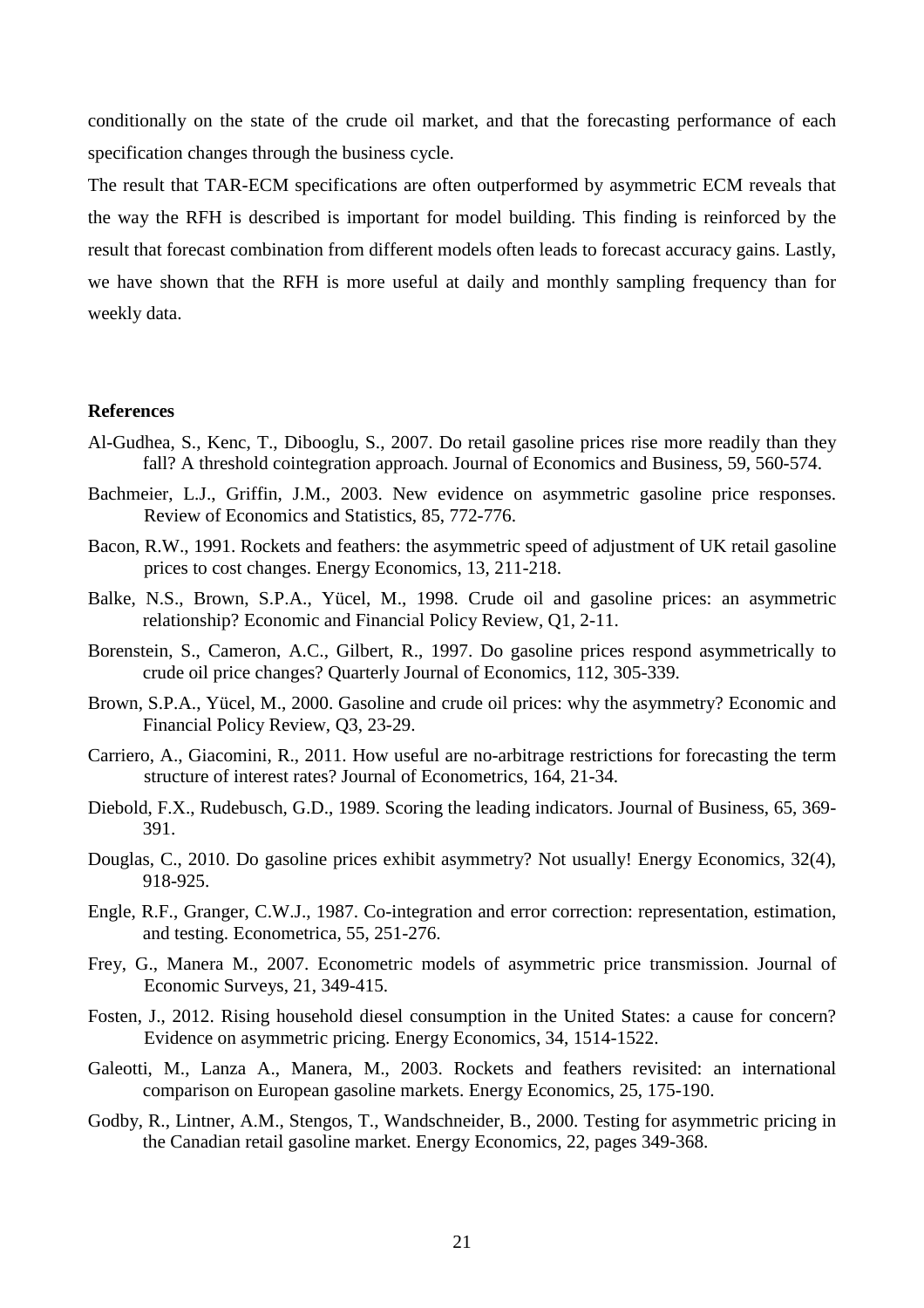- Granger, C.W.J., Lee, T.H., 1989. Investigation of production, sales and inventory relationships using multicointegration and non-symmetric error correction models. Journal of Applied Econometrics, 4, S145-S159.
- Grasso, M., Manera, M., 2007. Asymmetric error correction models for the oil-gasoline price relationship. Energy Policy, 35, 156-177.
- Geweke, J., 2004. Issues in the rockets and feathers gasoline price literature. Report to Federal Trade Commission. Available on-line at (last accessed: 04/03/2013): http://www.ftc.gov/bc/gasconf/comments2/gewecke2.pdf
- Hong, Y., Lee, T.H., 2003. Inference on predictability of foreign exchange rates via generalized spectrum and nonlinear time series models. Review of Economics and Statistics, 85(4), 1048-1062.
- Kamstra, M., Kennedy, P., 1998. Combining qualitative forecasts using logit. International Journal of Forecasting, 14, 83-93.
- Leitch, G., Tanner, J.E., 1991. Economic forecast evaluation: profits versus the conventional error measures. American Economic Review, 81, 580-590.
- Meyer, J., von Cramon-Taubadel, S., 2004. Asymmetric price transmission: a survey. Journal of Agricultural Economics, 55, 581-611.
- Peltzman, S., 2000. Prices rise faster than they fall. Journal of Political Economy, 108, 466-502.
- Phillips, P.C.B., Yu, J., 2011. Dating the timeline of financial bubbles during the subprime crisis. Quantitative Economics 2, 455-491.